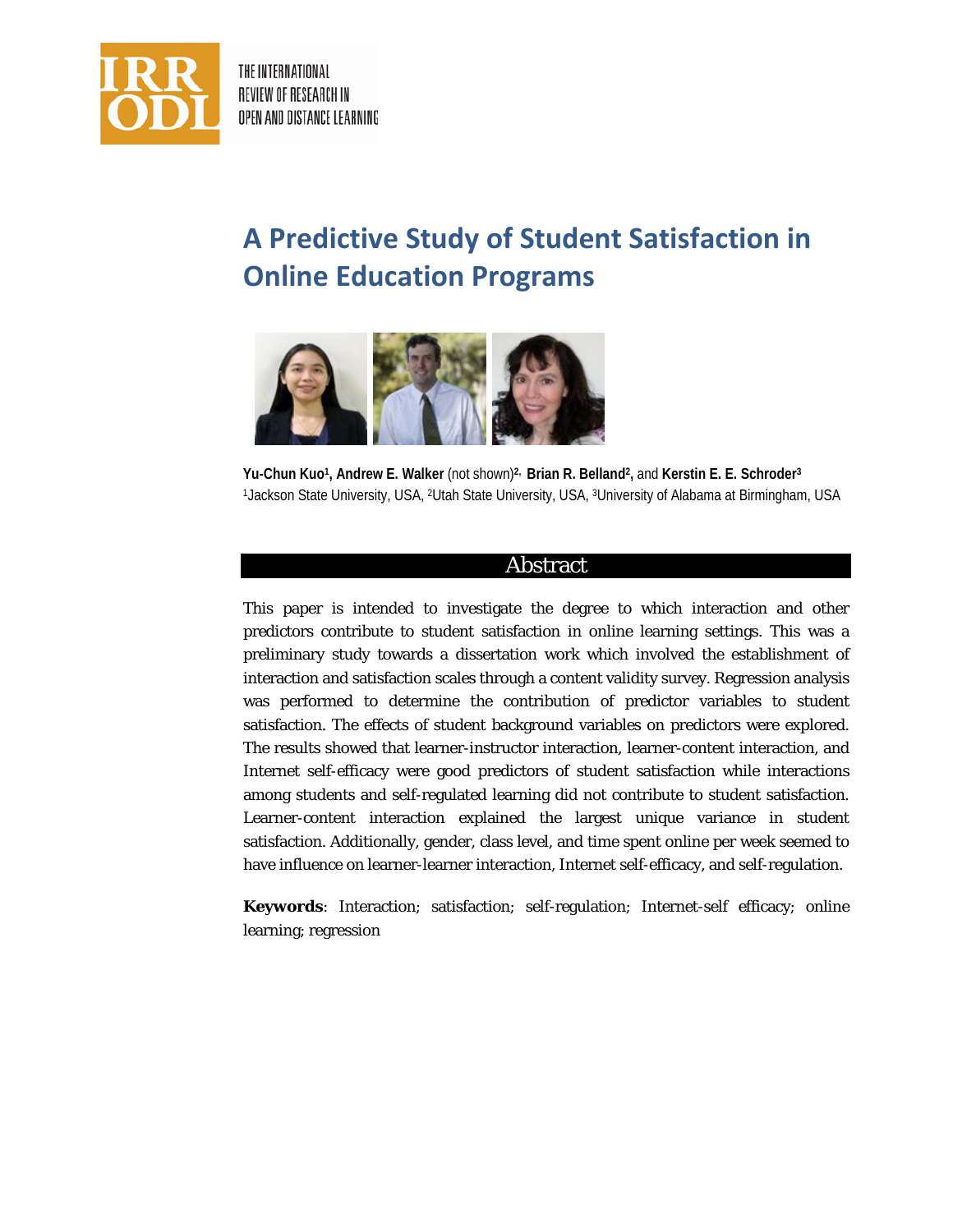### Introduction

Academic leaders in the United States indicated that online learning is critical to the long-term growth of their institutions, reporting that the increase in demand for online courses or programs is greater than that for face-to-face courses. Nearly one third of higher education students enrolled in at least one online course (Allen & Seaman, 2008; Allen & Seaman, 2010). According to previous studies, online learning does not differ considerably from traditional face-to-face classroom learning in terms of learning outcomes (Allen & Seaman, 2010; Allen, Bourhis, Burrell & Mabry, 2002; Biner, Bink, Huffman & Dean, 1997; Brown & Liedholm, 2002; Johnson, 2000). Student satisfaction in online learning remains undiminished when compared to face-to-face instruction (Allen & Seaman, 2010).

Student satisfaction is an important indicator of the quality of learning experiences (Moore & Kearsley, 1996; Yukselturk & Yildirim, 2008). It is worthwhile to investigate student satisfaction in online settings because new technologies have altered the way that students interact with instructors and classmates (Kaminski, Switzer, & Gloeckner, 2009). The quality of interaction in online settings may depend to a large extent on the technology tools utilized during learning (Parsad & Lewis, 2008). Lack of confidence in using information and communication technology (ICT) may decrease students' satisfaction during online instruction and in turn lower their performance. As opposed to face-to-face instruction, the nature of online learning demands greater responsibility on the part of learners (Moore & Kearsley, 1996). Online learners who are unable to regulate learning efficiently are unlikely to be satisfied (Artino, 2007; Puzziferro, 2008) This study investigated factors (i.e., Interaction, Internet self-efficacy, self-regulation) associated with student satisfaction in fully online learning settings.

## Literature Review

# Student Satisfaction

Evaluation is important in distance education and it consists of different dimensions in alignment with the goals of a course or program (Olmstead, 2007). Course grades are often used as an indicator of student achievement in online instruction (Barnard, Paton, & Lan, 2008; Reinhart & Schneider, 2001; Noel-Levitz, 2011). But affective factors can be as important as cognitive factors in explaining and predicting student learning in online settings (Biner et al., 1997). Among the attitudinal constructs, student satisfaction, referring to student perceptions of learning experiences and perceived value of a course, may be particularly worthy of investigation. Student satisfaction is related to several outcome variables such as persistence (Allen & Seaman, 2008), retention (Debourgh, 1999; Koseke, & Koseke, 1991), course quality (Moore & Kearsley, 1996), and student success (Keller, 1983; Pike, 1993; Noel-Levitz, 2011). High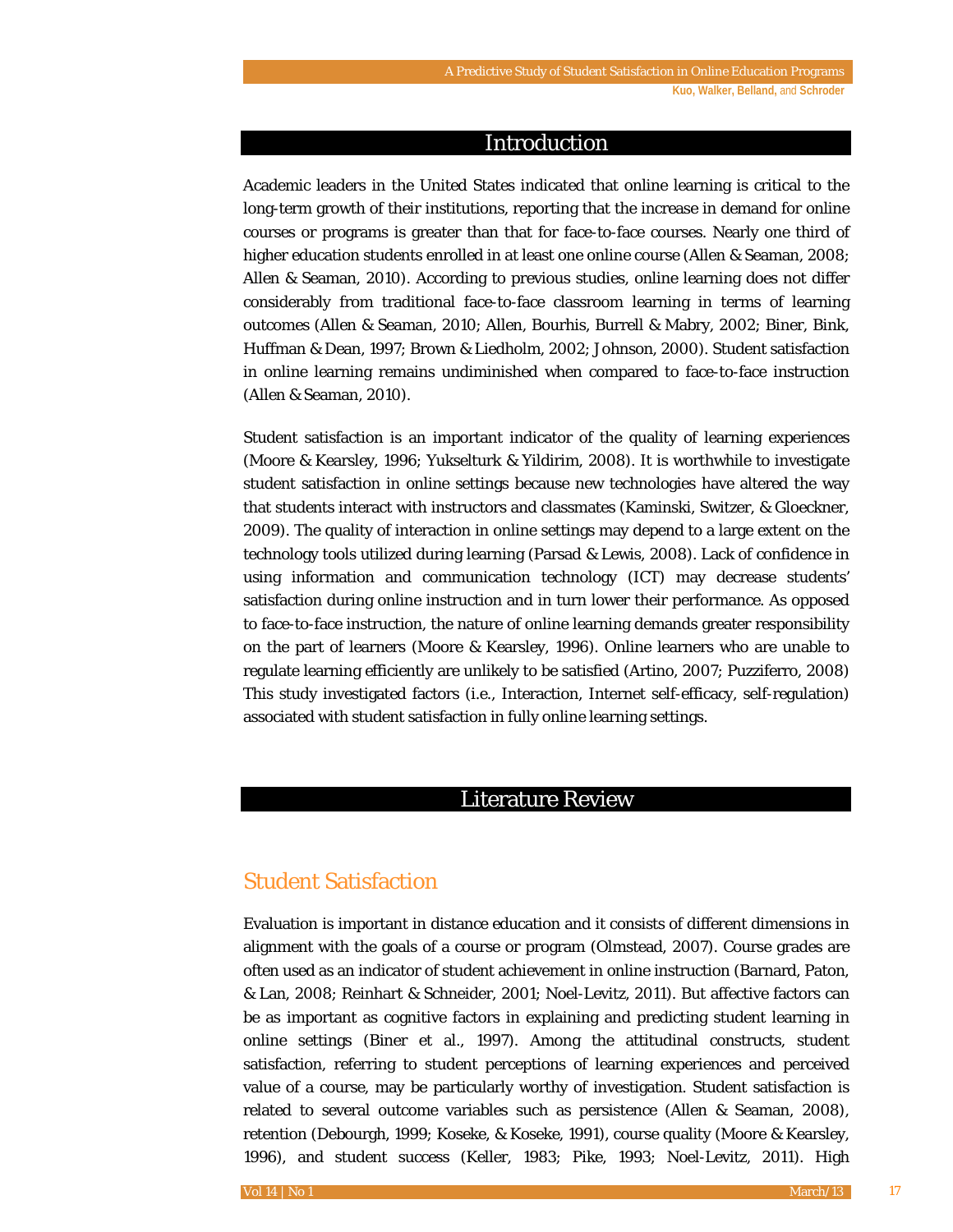satisfaction leads to lower attrition rates, higher persistence in learning, and higher motivation in pursuing additional online courses (Allen & Seaman, 2008; Biner, Welsh, Barone, Summers, & Dean, 1997; Keller, 1987; Koseke, & Koseke, 1991). Higher education institutions consider student satisfaction as one of the major elements in determining the quality of online programs in today's markets (Yukselturk & Yildirim, 2008). Online learner perspectives provide valuable information on the areas that matter to students and help institutions gain a better understanding of their strengths and challenges in provision of online programs (Noel-Levitz, 2011). With data on student satisfaction, course designers, educators, and administrators can identify areas where improvement is needed (Reinhart & Schneider, 2001).

# Predictors of Student Satisfaction

Previous studies have determined factors that influence student satisfaction in distance learning environments (Artino, 2007; Bolliger & Martindale, 2004; Reinhart & Schneider, 2001; Sahin, 2007). The framework of this study was proposed based on the interaction model developed by Moore (1989) with the addition of potential variables including Internet self-efficacy and self-regulated learning.

### **Interaction.**

Interaction has been deemed one of the most important components in distance education due to the isolation of instructors and learners (Moore & Kearsley, 1996). Moore (1989) proposed an interaction framework including learner-learner interaction, learner-instructor interaction, and learner-content interaction.

Learner-learner interaction refers to two-way reciprocal communication between or among learners who exchange information, knowledge, thoughts, or ideas regarding course content, with or without the presence of an instructor (Moore & Kearsley, 1996). Learner-instructor interaction consists of two-way communication between the instructor of a course and learners. Learner-content interaction is a process of individual learners elaborating and reflecting on the subject matter or the course content. In contrast with learner-instructor and learner-learner interaction, only one person – the learner – is directly involved in learner-content interaction (Moore & Kearsley, 1996).

Other authors have used Moore's interaction model as a basis for new interaction models. Hillman, Willis, and Gunawardena (1994) proposed learner-interface interaction to recognize the importance of technology interfaces in interaction with content, instructors, or learners. Anderson and Garrison (1995) expanded Moore's interaction model by adding three new types of interaction: instructor-instructor, instructor-content, and content-content interaction.

Previous research has indicated the positive influence of interaction on student satisfaction in distance education (Bray et al., 2008; Burnett, 2001; Moore & Kearsley,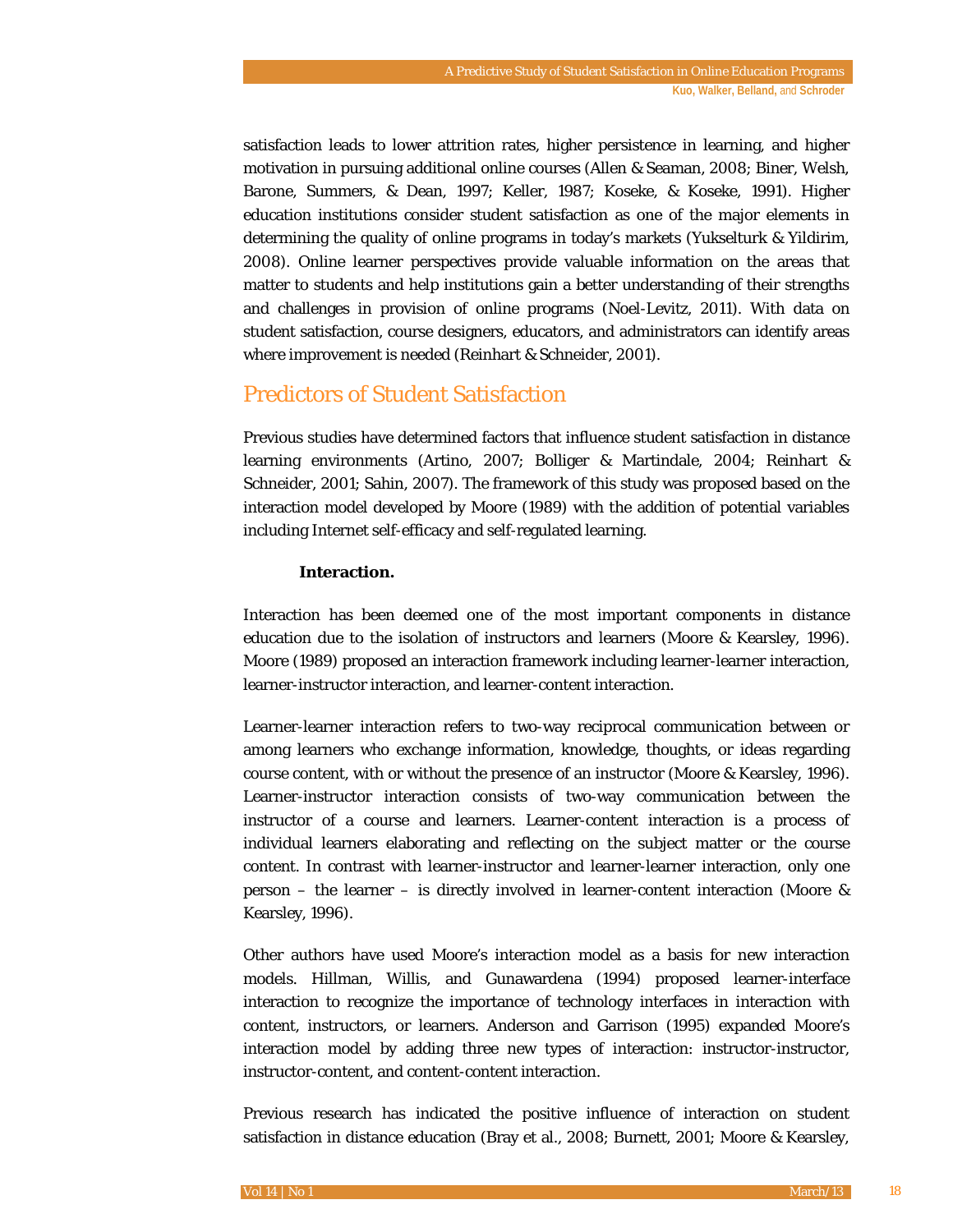1996; Northrup, Lee & Burgess, 2002; Thurmond & Wambach, 2004). Of the three types of interaction, learner-learner interaction and learner-instructor interaction were investigated more often than learner-content interaction. Learner-learner interaction and learner-instructor interaction seem to be more related to and predictive of student satisfaction than learner-content interaction in most studies of online learning (Bolliger & Martindale, 2004; Jung, Choi, Lim & Leem, 2002; Rodriguez Robles, 2006; Thurmond, 2003). Battalio (2007) concluded that learner-instructor interaction was the most required interaction in his summary from several online studies. However, the findings are inconclusive. Some studies indicated that the amount of interaction that learners have with the content is most important to student satisfaction in web-based learning, in comparison with learner-learner interaction and learner-instructor interaction (Chejlyk, 2006; Keeler, 2006).

#### **Internet self-efficacy.**

Expanded from the self-efficacy theory in psychology (Bandura, 1977), researchers in education have indicated that efficacy beliefs positively influence achievement and persistence related to specific instructional tasks (Hodges, 2008; Pintrich & De Groot, 1990). Internet self-efficacy refers to the belief in one's capability to organize and execute Internet-related actions required to accomplish assigned tasks (Eastin & LaRose, 2000). There are two reasons to include Internet self-efficacy as a predictor of online student satisfaction. First, online learning relies on Internet delivery through which various types of activities take place such as group discussions, collaborative projects, communication with instructor or classmates, and so on (Roach & Lemasters, 2006). Technical problems while using the Internet may cause student frustration and dissatisfaction (Choy, McNickle, & Clayton, 2002). It seems important for online learners to possess high Internet self-efficacy to complete required tasks for an online course delivered through the Internet.

Secondly, Internet self-efficacy, as one of the three self-efficacy constructs in web-based instruction, is less addressed than academic self-efficacy or computer self-efficacy. The impact of Internet self-efficacy on student satisfaction is scarce and inconclusive. For example, Eastin and LaRose (2000) indicated that Internet self-efficacy is positively correlated with expected outcomes including entertainment, social, and informational outcomes. Chu and Chu (2010) found a positive correlation between Internet selfefficacy and satisfaction in their study where adults aged 45 to 87 enrolled in courses on computers. Rodriguez Robles (2006) found Internet self-efficacy is not a significant predictor of student satisfaction in a study involving undergraduates and graduates who attended a web-based distance education course from a university in the United States.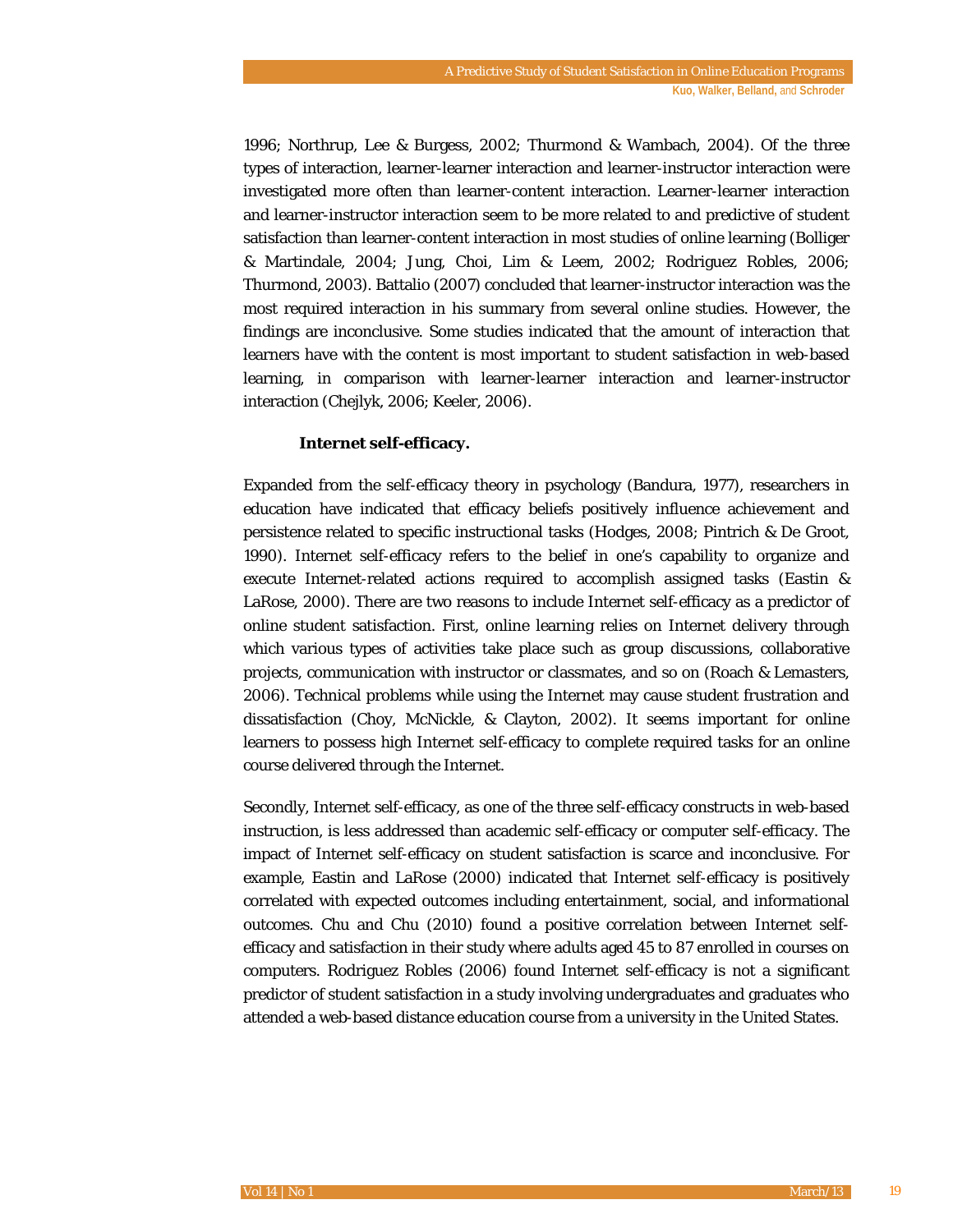### **Self-regulated learning.**

Self-regulation, originally from psychology, was first defined by Bandura (1988). The central ideas underlying self-regulation are motivation and learning strategies that students utilize to achieve their learning goals. The scope of self-regulation has been expanded to studies in education areas (Pintrich, Smith, Garcia, & McKeachie, 1993). Self-regulated learning refers to the degree to which students metacognitively, motivationally, and behaviorally participate in their own learning (Zimmerman, 1989). Metacognitive processes involve learners' ability to plan, schedule, and evaluate their learning progress. Motivational processes indicate that learners are self-motivated and willing to take responsibility for their successes or failures. Behavior refers to the characteristics of the strategies that students utilize to optimize learning (Zimmerman & Martinez-Pons, 1986, 1988).

The importance of self-regulation in student performance is evident in traditional faceto-face learning settings (Pintrich & De Groot, 1990; Zimmerman & Schunk, 1989). Unlike traditional classroom instruction, online learning is student-centered and much self-directed effort is required for success (Artino, 2007). Although most of the studies have indicated that the ability to self-monitor and self-evaluate at different learning stages is positively related to student performance or achievement, there is very limited research pertaining to the association between self-regulation and student satisfaction. For example, Artino (2007) found motivational components of self-regulation are positively related to student satisfaction from a sample of participants attending military online training in the U.S. Navy. Puzziferro (2008) studied students who took online courses from a liberal arts community college and indicated that meta-cognitive self-regulation is positively correlated with student satisfaction at a significant level.

This study focuses on metacognitive self-regulation because metacognitive processes are considered to be the most critical in self-regulation (Brockett & Hiemstra, 1991; Corno, 1986; Corno & Mandinach, 1983; Lee, Kim, & Grabowski, 2010).

# Purpose and Research Questions

Based upon the literature review, interaction is critical in distance education; however, the literature is inconclusive regarding which type of interaction is most important in predicting student satisfaction in online settings (Bray, Aoki, & Dlugosh, 2008; Chejlyk, 2006; Keeler, 2006; Rodriguez Robles, 2006). In light of the characteristics of online learning, we assumed that Internet self-efficacy and self-regulation are important in online learning and included them as predictors. Moreover, the scarcity of research leads to ambiguity pertaining to the effect of self-efficacy and self-regulation on student satisfaction (Artino, 2007; Chu & Chu, 2010; Puzziferro, 2008; Rodriguez Robles, 2006). Hence, the purpose of this study was to investigate the extent to which the potential variables – interaction, Internet self-efficacy, and self-regulation – predict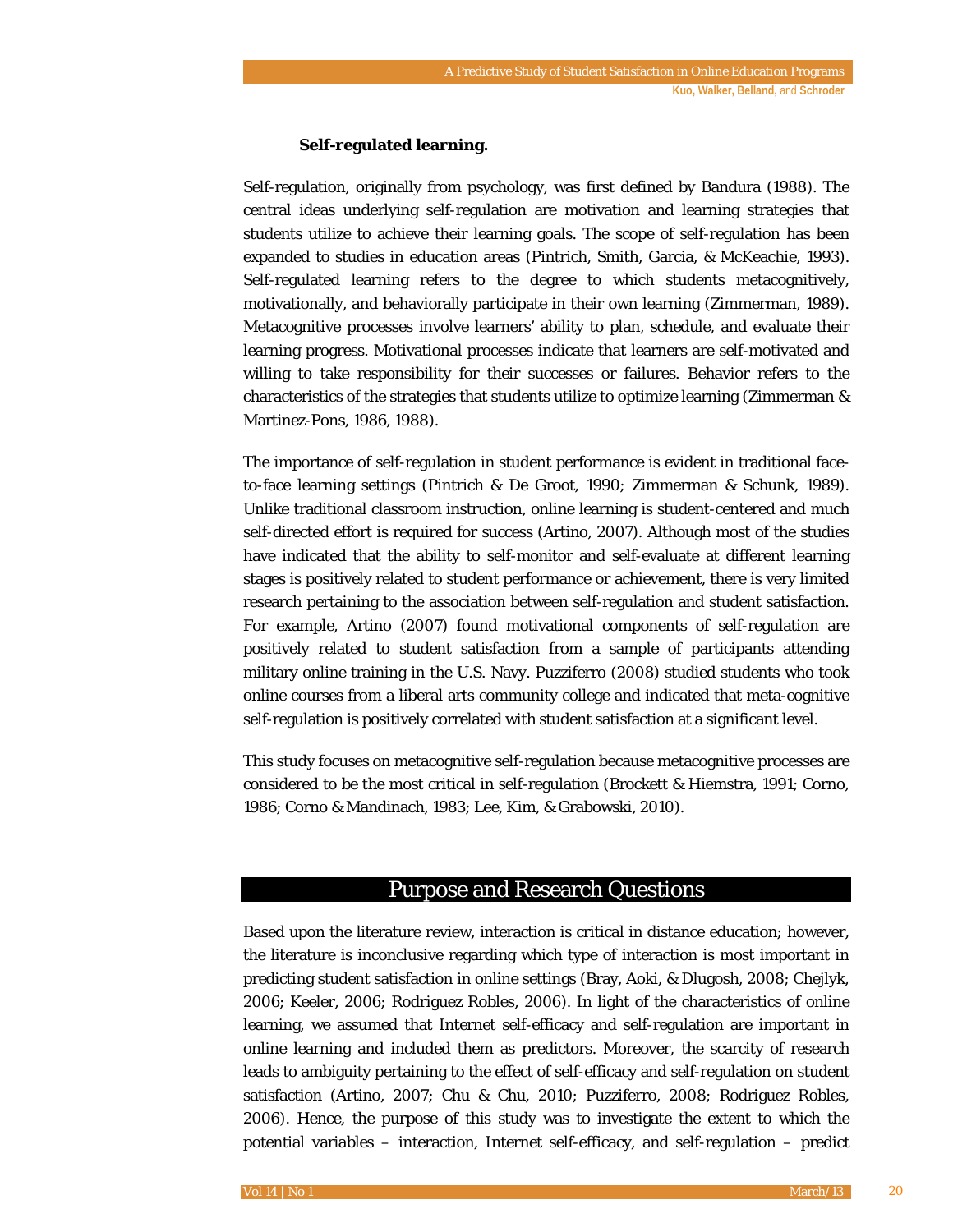student satisfaction in online learning. The influence of student background variables on predictor variables was explored. In addition, this study examined the unique contribution of key predictor variables in explaining the variation of student satisfaction scores.

- 1. Are the three types of interaction, Internet self-efficacy, and self-regulated learning correlated with student satisfaction?
- 2. Are the three types of interaction, Internet self-efficacy, and self-regulated learning significant predictors of satisfaction?
- 3. What are the effects of student background variables (age, gender, marital status, class level, and time spent online per week) on the three types of interaction, Internet self-efficacy, and self-regulated learning?

### Method

# Sample

The sample of this study consisted of undergraduate and graduate students enrolled in summer-session online courses from the College of Education at a western university. The summer-session courses were 12 weeks long. With the permission of and assistance from the instructors who agreed to have their students participate in the study, an online survey link was distributed to 11 online courses (e.g., Adolescence, Cognitive Psychology, Stress Management, Internet Development) from the disciplines of psychology, special education, instructional technology, and physical education. Of the 291 enrolled students from 11 online courses, 111 completed the online survey, a return rate of 38%. The number of respondents in this study fulfilled the requirements of a multiple regression model with 5 independent variables in which at least 75 participants are needed to make confident assumptions about any observed relationships (Stevens, 2002).

There were more female respondents (77%) than males (23%). Most respondents were married (64.9 %). Table 1 shows that most respondents were between the ages of 26 and 35 years old. There were only a few students over 46 years old. More than half of the respondents took undergraduate-level courses. Most respondents spent less than 15 hours per week on the online course.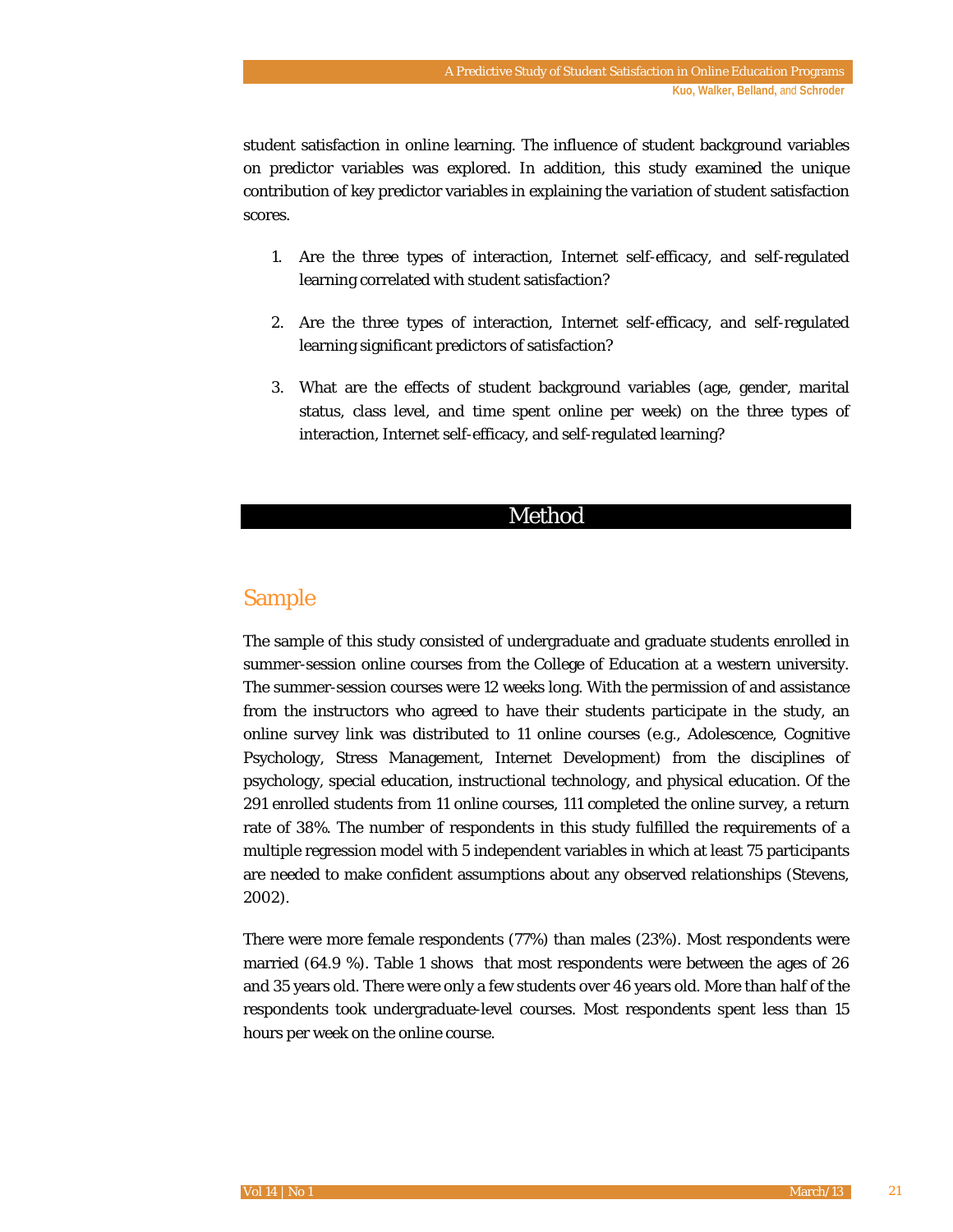### Table 1

# *Student Background Information*

|                                 | Frequency               | Percent |
|---------------------------------|-------------------------|---------|
| Gender                          |                         |         |
| Male                            | 25                      | 23%     |
| Female                          | 83                      | 77%     |
| <b>Marital status</b>           |                         |         |
| <b>Married</b>                  | 69                      | 64%     |
| <b>Single</b>                   | 39                      | 36%     |
| Age                             |                         |         |
| $18 - 25$                       | 37                      | 34%     |
| 26-35                           | 54                      | 50%     |
| 36-45                           | 13                      | 12%     |
| $46 - 55$                       | $\overline{\mathbf{4}}$ | 4%      |
| Above 56                        | $\boldsymbol{0}$        | $0\%$   |
| <b>Course level</b>             |                         |         |
| Undergraduate level             | 66                      | 61%     |
| Undergraduate/graduate<br>level | 18                      | 17%     |
| <b>Graduate level</b>           | 24                      | 22%     |
| Hours spent online per week     |                         |         |
| Less than 5 hours               | 29                      | 27%     |
| 6-10 hours                      | 41                      | 38%     |
| 11-15 hours                     | 22                      | 21%     |
| <b>16-20 hours</b>              | 8                       | 7%      |
| Above 20 hours                  | 8                       | 7%      |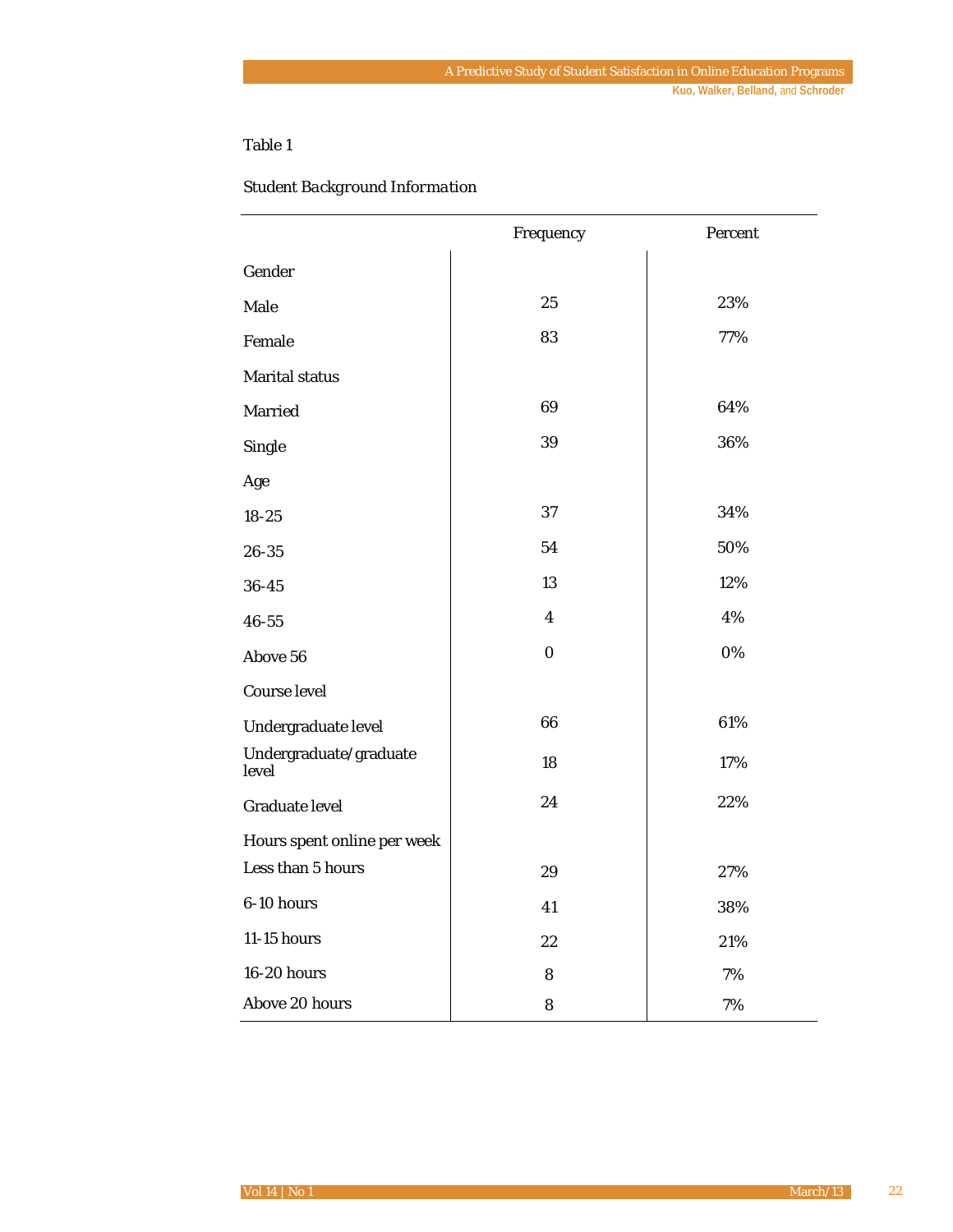# Instrumentation

The survey included questions on demographics, five predictor variables, and student satisfaction. Demographic questions covered gender, age, marital status, course level, and the hours spent online per week. This study adopted Internet self-efficacy and selfregulation instruments created by prior researchers (see below). Instrument development was involved for interaction and student satisfaction scales.

The Internet self-efficacy scale was developed by Eastin and LaRose (2000) to measure one's confidence in the ability to be successful in performing certain tasks using Internet-based technology. This measurement is a 7-point Likert scale with 8 items that ranged from 1 (*very unlikely*) to 7 (*very likely*). This scale was found to be reliable and internally consistent with a Cronbach's coefficient alpha value at .93, based on a population of 171 undergraduate students at a university.

The self-regulated learning scale was adopted from the metacognitive self-regulation subscale in the Motivated Strategies for Learning Questionnaire (MSLQ) developed by Pintrich et al. (1993). The scale is a 7-point Likert scale with 12 items ranging from 1 (*not at all true of me*) to 7 (*very true of me*). It assesses the extent to which learners used planning, monitoring, and regulating strategies during the learning process. It is reliable and valid with a coefficient alpha at .79.

The measure of interaction and satisfaction was modified from an existing instrument developed by the authors (2009) in a blended learning environment. It is a 5-point Likert scale ranging from 1 (*strongly disagree)* to 5 (*strongly agree*). Three stages were involved in the instrument development process.

- Stage 1: Slight modifications such as wording changes were made to assure the suitability of items given the context of this study was within a fully online learning setting.
- Stage 2: To ensure the content validity of the instrument, a content validity survey was conducted. Six experts, including university professors and professionals with either research expertise or teaching experiences in online learning, were invited to review the questions. Reviewers were asked to rate each item and determine whether the item was adequate for these specific domains on a basis of three choices: essential, useful but not essential, and neither essential nor useful. Content validity ratio (CVR) was calculated based on the ratings from these six experts. The threshold of CVR value to maintain an item for a case of six reviewers is 0.99 (Cohen & Swerdlik, 2004). Considering the small number of reviewers, we decided to combine "essential" and "useful but not essential" into one option for CVR calculation. Items measuring similar concepts or with a CVR value lower than 0.99 were either removed or combined with other items. Wording changes were made based on the suggestions of reviewers.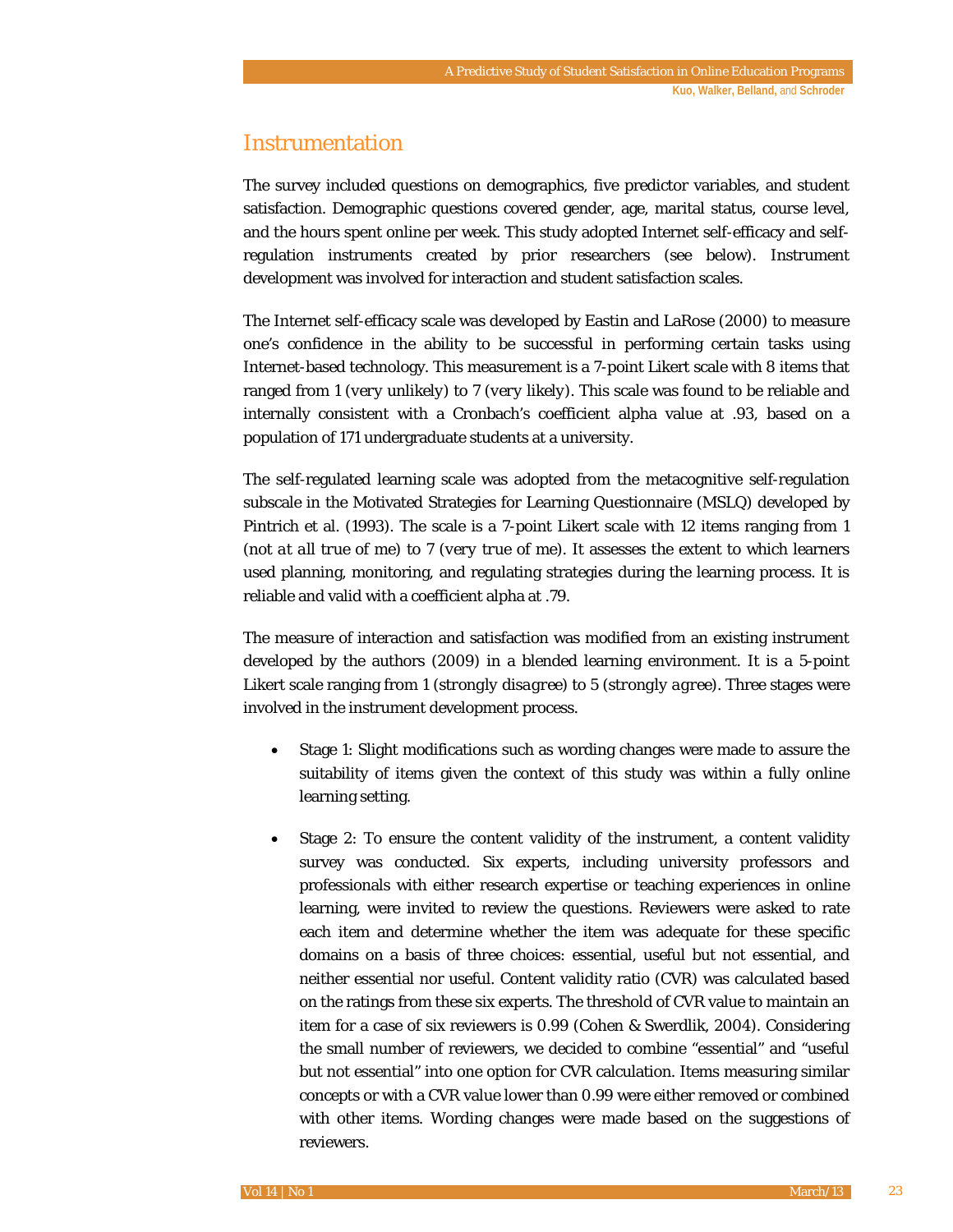• Stage 3: The slightly revised items and combined items were sent back to the reviewers for a second-round rating to ensure they were adequate and necessary.

After item elimination and revision, there were eight items in the learner-learner interaction subscale, six items in the learner-instructor interaction subscale, and four items in the learner-content interaction subscale (Table 2). The Cronbach's coefficient alpha values, calculated based on the sample of this study, indicated the developed instruments are reliable (Table 2).

Table 2

| <b>Scales</b>                  | Number of items | α    |
|--------------------------------|-----------------|------|
| Learner-learner interaction    | 8               | 0.99 |
| Learner-instructor interaction | 6               | 0.88 |
| Learner-content interaction    | 3               | 0.92 |
| <b>Satisfaction</b>            | 5               | 0.93 |

#### *Reliability Information for Subscales*

# Procedure and Data Analysis

The researcher contacted instructors about their willingness to include their online students in this survey. Different deliveries were utilized by interested instructors to distribute the survey link, including email, Blackboard announcements, Blackboard discussion threads, or some alternative means. The survey was hosted in SurveyMonkey. To increase the response rate, follow-up emails were sent to instructors as a reminder message.

Data analyses were conducted using SPSS 16.0. Descriptive analyses were conducted to present the student basic information and the average score of predictor variables and student satisfaction. Correlation analysis was performed to understand the relationship between the three types of interactions and student satisfaction. Multiple regression analyses were performed to investigate whether five predictor variables significantly predict student satisfaction. ANOVA was performed to investigate the effect of student background variables on the five predictors.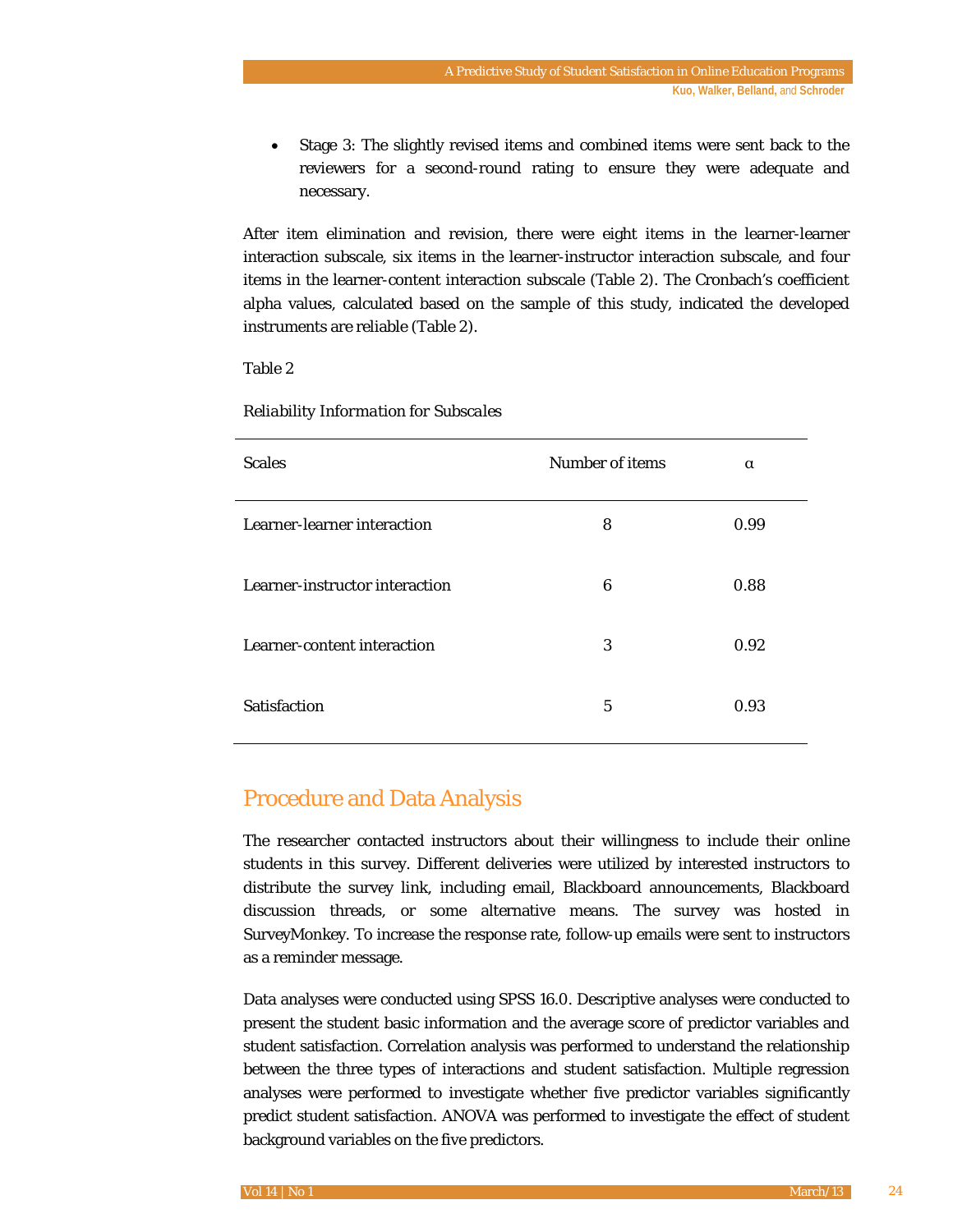## Findings

# Descriptive Analyses of Variables

Table 3 depicts the average scores on the subscales. It seems that the amount of interaction among students is lower than that of interaction between learners and instructor or content. Most of the students had a slightly high level of Internet selfefficacy given that the average score was larger than the mid-point score of 4. The average score of self-regulation was neutral, implying that students may be able to apply some of the self-regulation skills properly in their learning, but not in a very refined way. Overall, students were moderately satisfied with their learning experiences in an online course.

Table 3

#### *Average Scores on Each Scale*

| <b>Scales</b>           | Range   | Midpoint         | Mean | SD   |
|-------------------------|---------|------------------|------|------|
| Learner-learner         | $1-5$   | 3                | 2.86 | 1.14 |
| Learner-instructor      | $1-5$   | 3                | 3.85 | 0.93 |
| Learner-content         | $1-5$   | 3                | 3.93 | 1.01 |
| Internet self-efficacy  | $1 - 7$ | $\overline{4}$   | 5.33 | 1.31 |
| Self-regulated learning | $1 - 7$ | $\boldsymbol{4}$ | 4.04 | 0.81 |
| <b>Satisfaction</b>     | $1-5$   | 3                | 4.02 | 0.98 |

# Correlation Analyses

The Pearson correlation coefficients among the scales are presented in Table 4. The three types of interactions were all positively related to satisfaction. Students' responses on learner-content interaction (*r* = .664, *p* < .01) and learner-instructor interaction (*r* = .542,  $p < .01$ ) are relatively highly correlated with student satisfaction in comparison with learner-learner interaction ( $r = .246$ ,  $p < .05$ ). It seems that when the interactions of students with their fellow students, instructors, or content increased, the level of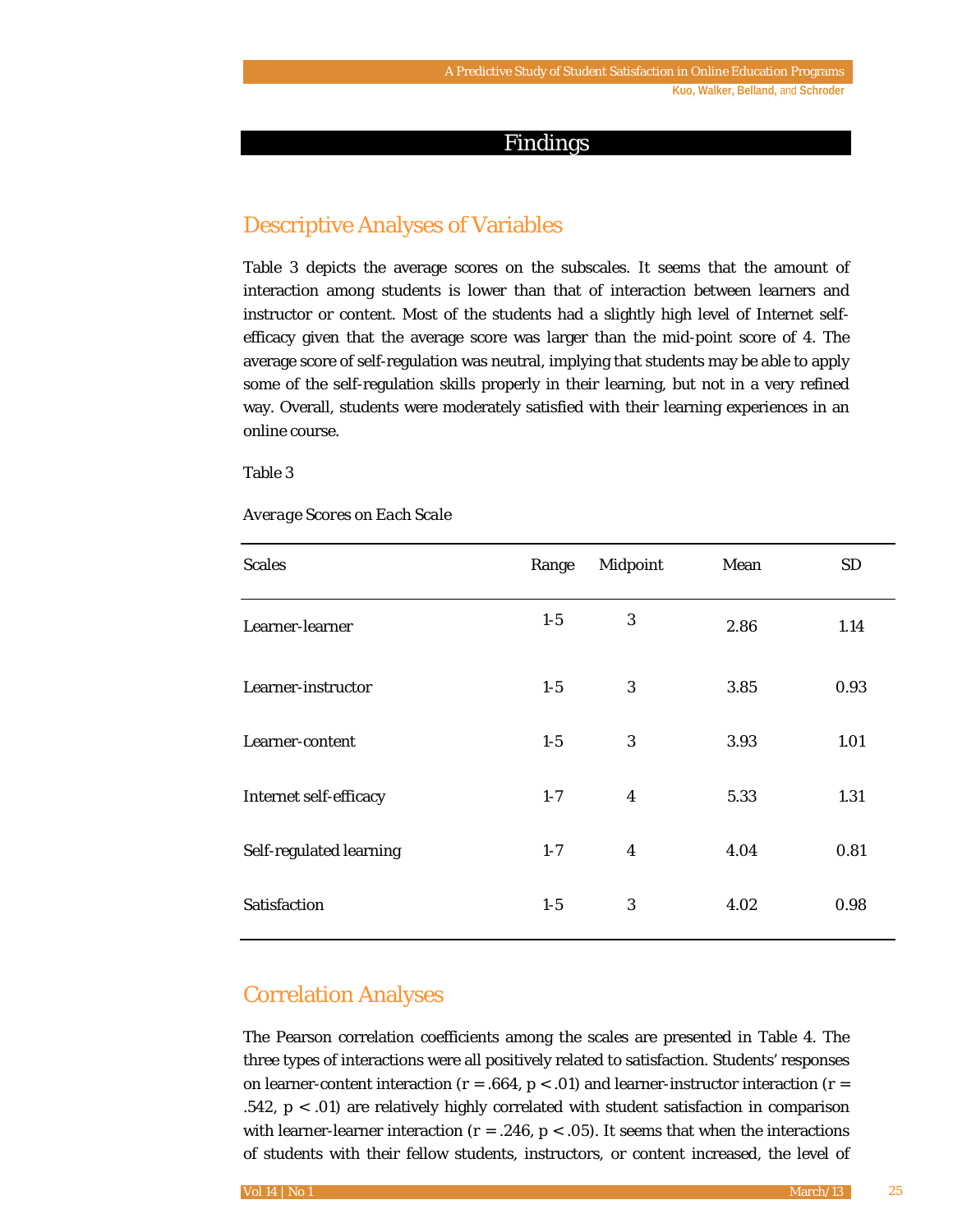satisfaction was enhanced. Internet self-efficacy was also positively related to satisfaction  $(r = .437, p < .01)$ . Students who had higher self-efficacy in performing Internet actions tended to be more satisfied with the course. There was no significant relationship between self-regulated learning and satisfaction (*r* = -.004, *p* > .05).

### Table 4

### *Correlations between Factors*

|                                | Learner-<br>learner | Learner-<br>instructor | Learner-<br>content | Internet self-<br>efficacy | Self-regulated<br>learning | Satisfaction |
|--------------------------------|---------------------|------------------------|---------------------|----------------------------|----------------------------|--------------|
| Learner-<br>learner            |                     | $.430**$               | $.288**$            | .057                       | .004                       | $0.246*$     |
| Learner-<br>instructor         |                     |                        | .499**              | $.220*$                    | .115                       | $0.542**$    |
| Learner-<br>content            |                     |                        |                     | $.263**$                   | .050                       | $0.664**$    |
| Internet<br>self-efficacy      |                     |                        |                     |                            | .063                       | $0.437**$    |
| Self-<br>regulated<br>learning |                     |                        |                     |                            |                            | $-0.004$     |
| Satisfaction                   |                     |                        |                     |                            |                            |              |

# Regression Analyses

Multiple regression analysis was performed to see how much the independent variables can predict student satisfaction. The result revealed that the combination of the independent variables significantly predicts student satisfaction  $(F(5, 102) = 26.751, p <$ .001). Approximately 57 % of the variance in student satisfaction was accounted for by the five predictors, including the three types of interaction, Internet self-efficacy, and self-regulated learning.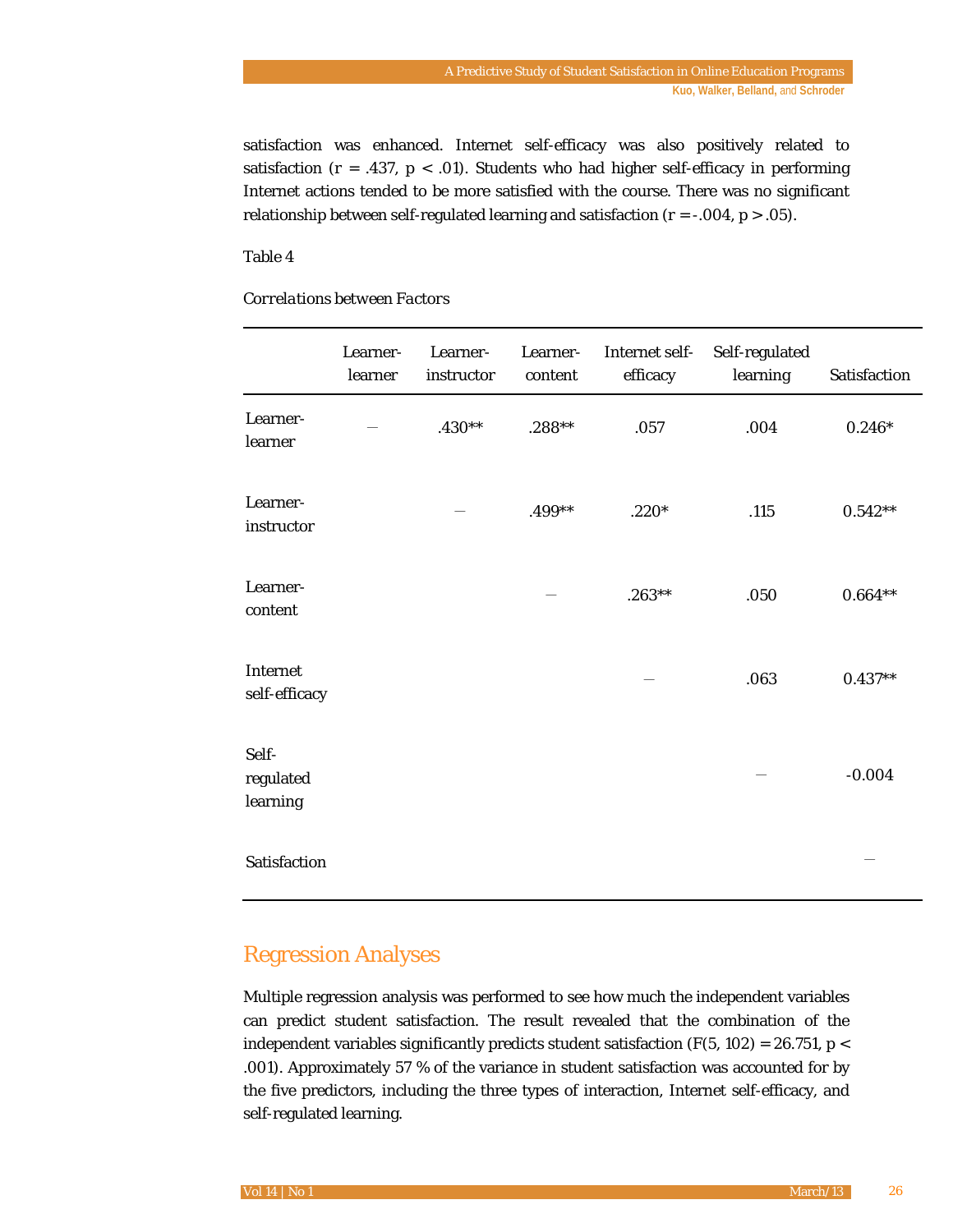### Table 5

|  |  |  |  |  |  |  | Multiple Regression of Five Predictors of Student Satisfaction |
|--|--|--|--|--|--|--|----------------------------------------------------------------|
|--|--|--|--|--|--|--|----------------------------------------------------------------|

| <b>Variables</b>           | $\boldsymbol{B}$ | SE B | $\beta$ | t       | $\boldsymbol{p}$ | <b>Tolerance</b> | <b>VIF</b> | Semi-<br>partial | <b>Square</b><br>of semi-<br>partial |
|----------------------------|------------------|------|---------|---------|------------------|------------------|------------|------------------|--------------------------------------|
| (Constant)                 | 0.52             | 0.46 |         | 1.12    | 0.26             |                  |            |                  |                                      |
| Learner-<br>learner        | $-0.02$          | 0.06 | $-0.20$ | $-0.26$ | 0.80             | 0.80             | 1.25       | $-0.017$         | 0.000                                |
| Learner-<br>instructor     | 0.28             | 0.09 | 0.27    | 3.28    | $0.00**$         | 0.64             | 1.55       | 0.213            | 0.045                                |
| Learner-<br>content        | 0.46             | 0.07 | 0.47    | 6.15    | $0.00***$        | 0.72             | 1.39       | 0.401            | 0.161                                |
| Internet self-<br>efficacy | 0.19             | 0.05 | 0.26    | 3.82    | $0.00***$        | 0.92             | 1.09       | 0.249            | 0.062                                |
| Self-regulated<br>learning | $-0.09$          | 0.08 | $-0.07$ | $-1.12$ | 0.26             | 0.98             | 1.02       | $-0.073$         | 0.005                                |

As shown in Table 5, there was no multicollinearity for the predictors with tolerances larger than .10 and VIFs smaller than 10. Learner-instructor interaction (*t*(102) = 3.28,  $p < .05$ ), learner-content interaction ( $t(102) = 6.15$ ,  $p < .001$ ), and Internet self-efficacy  $(t(102) = 3.82, p < .001)$  were significant predictors in explaining student satisfaction. Learner-learner interaction  $(t(102) = -0.26, p > .05)$  and self-regulated learning  $(t(102)$ = -1.12, *p* > .05) did not significantly contribute to the prediction of student satisfaction.

The squared semipartial correlation (Table 5) informs the uniqueness of a predictor, which is the amount of variance that cannot be explained by other variables entered in the equation. Learner-content interaction explained the largest amount of unique variance (16.1 %) in satisfaction compared to other the four predictors. Internet selfefficacy and learner-instructor interaction followed with 6.2 % and 4.5 % of the unique variance in student satisfaction respectively.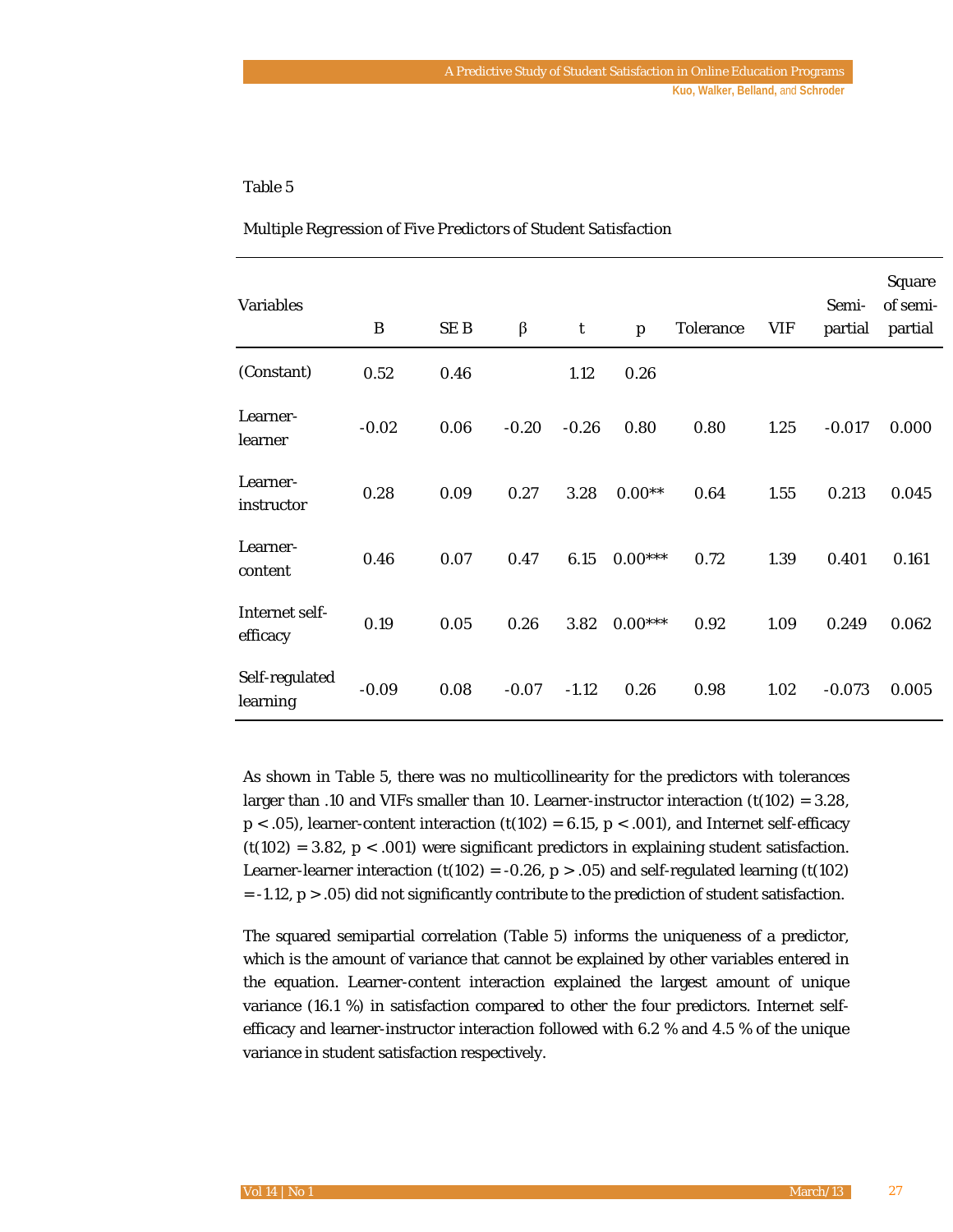# ANOVA Analyses

One-way ANOVA analyses were performed to explore the effects of student background variables on the three types of interaction, Internet self-efficacy, and self-regulated learning. Levene's Test of Equality was performed in advance to ensure the assumption of equal variance was met. Age and marital status were found to have no significant influence on any of the predictor variables. Post hoc tests were used to compare all groups of participants with each other.

As indicated in Tables 6 and 7, gender and class level had a significant effect on learnerlearner interaction. Female students  $(M = 2.99, SD = 1.07)$  had significantly more learner-learner interaction than male students ( $M = 2.44$ ,  $SD = 1.28$ ),  $F(1, 106) = 4.48$ ,  $p$  $<$  0.05,  $\eta$ 2 = .04. Students in undergraduate-level courses ( $M = 3.47$ ,  $SD = 1.10$ ) were found to have significantly less interaction with their classmates, as opposed to those in graduate-level courses (*M* = 2.65, *SD* = 1.09), *F*(2, 105) = 4.93, *p* < 0.01, η2 = .08.

#### Table 6

|                                | Male<br>$M$ SD | Female<br>$M$ SD | F(1, 106) | $\eta^2$ |
|--------------------------------|----------------|------------------|-----------|----------|
| Learner-<br>learner            | 2.44 1.28      | 2.99 1.07        | $4.48*$   | 0.041    |
| Learner-<br>instructor         | 3.75 0.88      | 3.88 0.95        | 0.38      | 0.003    |
| Learner-<br>content            | 3.80 0.98      | 3.96 1.03        | 0.54      | 0.005    |
| Internet self-<br>efficacy     | 5.53 1.12      | 5.27 1.36        | 0.74      | 0.007    |
| Self-<br>regulated<br>learning | 3.97 0.77      | 4.06 0.82        | 0.24      | 0.002    |

#### *One-Way ANOVA of Gender on Predictor Variables*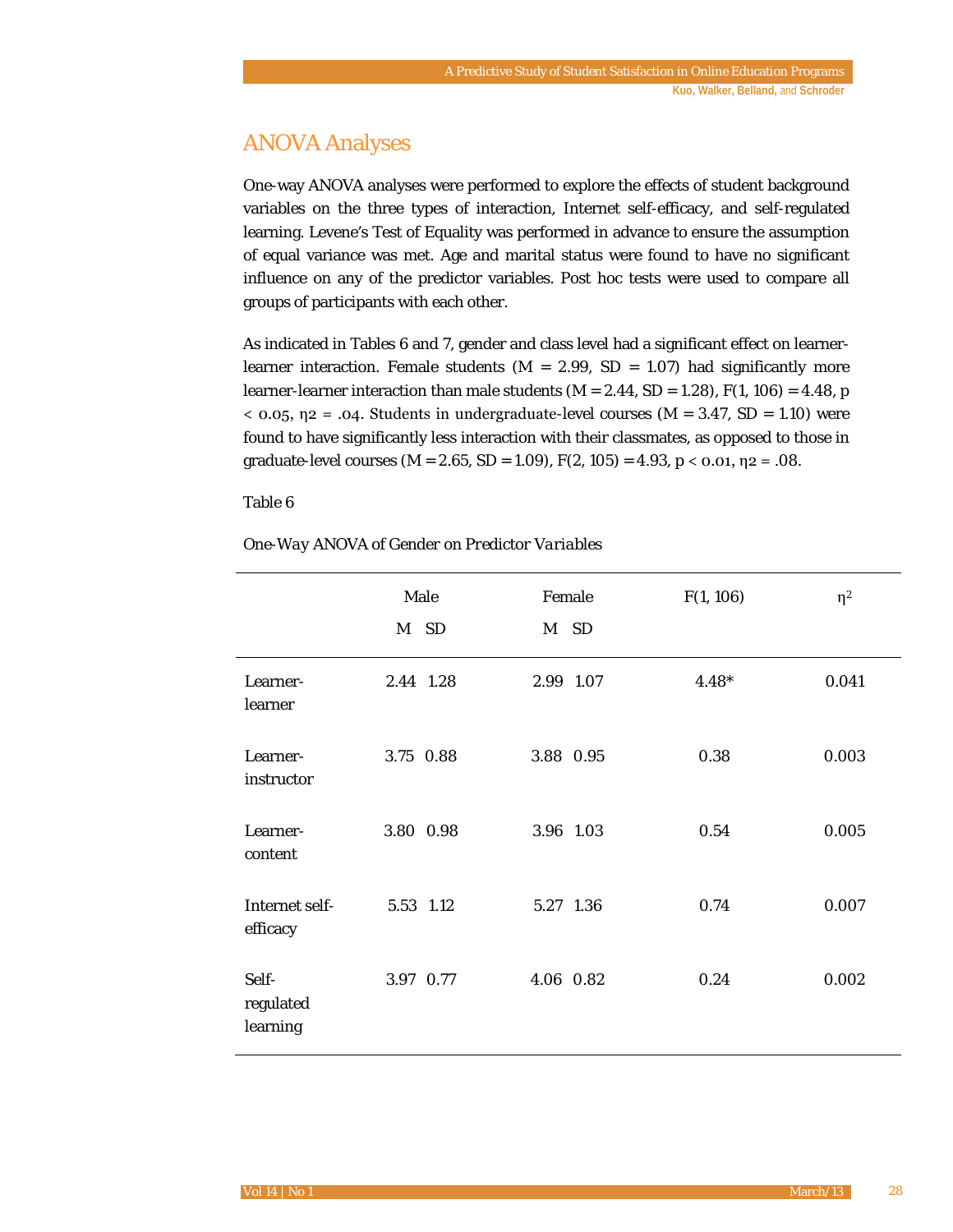## Table 7

|                                | Undergraduate<br>M SD | Under/graduate<br>M SD | Graduate<br>M SD | F(2, 105) | $\eta^2$ |
|--------------------------------|-----------------------|------------------------|------------------|-----------|----------|
| Learner-<br>learner            | 2.65 1.09             | 2.84 1.15              | 3.47 1.10        | $4.93**$  | 0.086    |
| Learner-<br>instructor         | 3.79 0.94             | 3.75 1.11              | 4.10 0.72        | 1.08      | 0.020    |
| Learner-<br>content            | 3.91 1.09             | 3.87 1.09              | 3.94 0.75        | 0.37      | 0.000    |
| Internet<br>self-efficacy      | 5.37 1.28             | 5.35 1.48              | 5.20 1.30        | 0.16      | 0.003    |
| Self-<br>regulated<br>learning | 4.05 0.80             | 4.15 0.99              | 3.93 0.67        | 0.39      | 0.007    |

### *One-Way ANOVA of Class Level on Predictor Variables*

The number of hours spent online per week was significantly associated with Internet self-efficacy and self-regulated learning; the magnitude of this effect was medium (see Table 8). Students who spent less than 5 hours online each week  $(M = 5.78, SD = 1.11)$ had a significantly higher level of Internet self-efficacy than those who spent more than 20 hours online (*M* = 4.27, *SD* = 1.73), *F*(4, 103) = 2.48, *p* < 0.05, η2 = .08. Students who spent 11-15 hours online per week for coursework  $(M = 4.36, SD = 0.67)$  were significantly more self-regulated as opposed to those who spent less than 5 hours (*M* = 3.70,  $SD = 0.93$ ,  $F(4, 103) = 2.72$ ,  $p < 0.05$ ,  $p2 = .09$ .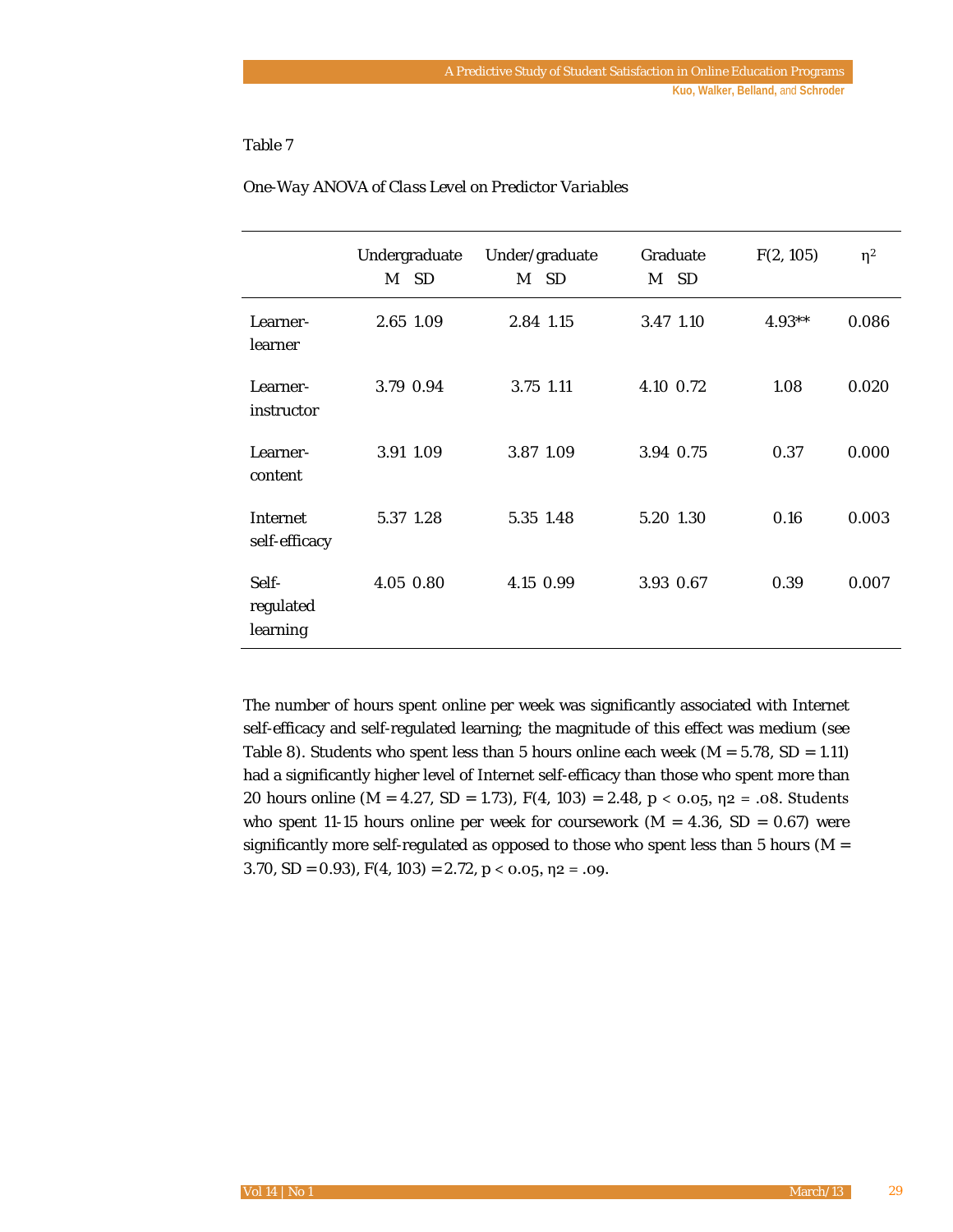### Table 8

|                                | $< 5$ hrs<br>M SD | $6-10$ hrs<br>M SD | $11-15$ hrs<br>M SD | $16-20$ hrs<br>M SD | $>$ 20 hrs<br>M SD | F(4, 103) | $\eta^2$         |
|--------------------------------|-------------------|--------------------|---------------------|---------------------|--------------------|-----------|------------------|
| Learner-<br>learner            | 2.39 1.19         | 2.901.10           | 3.181.03            | 3.021.24            | 3.331.04           | 2.16      | 0.07<br>7        |
| Learner-<br>instrutor          | 3.830.82          | 3.780.99           | 4.10 0.93           | 3.79 1.25           | 3.67 0.72          | 0.55      | 0.02<br>1        |
| Learner-<br>content            | 4.09 0.78         | 3.93 0.99          | 3.94 1.12           | 3.371.38            | 3.881.25           | 0.79      | 0.03<br>$\bf{0}$ |
| Internet<br>self-<br>efficacy  | 5.78 1.11         | 5.35 1.35          | 5.10 1.17           | 5.27 1.21           | 4.271.73           | $2.48*$   | 0.08<br>8        |
| Self-<br>regulated<br>learning | 3.700.93          | 4.15 0.70          | 4.36 0.67           | 4.03 0.75           | 3.79 0.89          | $2.72*$   | 0.09<br>6        |

#### *One-Way ANOVA of Hours Spent on Predictor Variables*

### **Discussion**

The purpose of this study was to analyze the effect of important predictor variables on student satisfaction in online settings. The model of this study was built upon Moore's interaction model with the addition of two variables, Internet self-efficacy and selfregulated learning, which were assumed to be important in this study. The results confirmed the importance of interaction (Bray et al., 2008; Chejlyk, 2006; Keeler, 2006; Rodriguez Robles, 2006). All three types of interaction were significantly correlated with student satisfaction. Among the three types of interaction, learner-instructor interaction and learner-content interaction significantly contributed to student satisfaction while learner-learner interaction was a poor predictor of student satisfaction.

Learner-content interaction was the strongest predictor of student satisfaction, which confirms the findings of Chejlyk (2006) and Keeler (2006). Learner-instructor interaction followed as the second strongest predictor that significantly contributed to student satisfaction. This result suggested that the design of online content may be the most important contributor to student satisfaction. Online learners may spend most of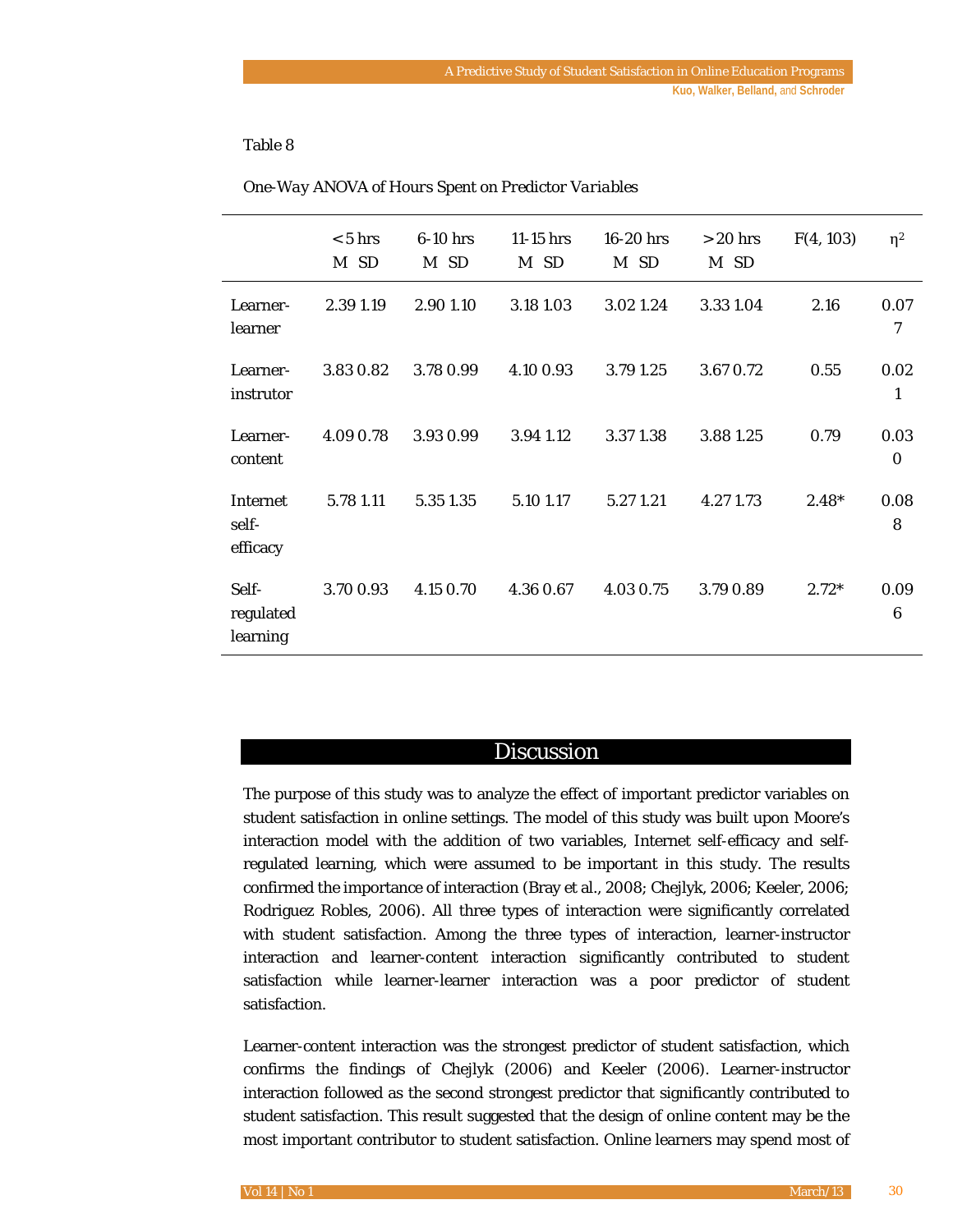their time reading and digesting content through thinking, elaboration, and reflection. Organization of content, document layout, and ease of accessing online content may influence learners' interaction with course content. Inclusion of media tools or interactive videos (Anderson, 2003; Havice, Davis, Foxx, & Havice, 2010) may stimulate learners' motivation to learn and in turn increase student interaction with course content.

To increase learner-content interaction, it is necessary to understand the attributes of technologies that support interaction and instructional design that fits specific learning contexts (Anderson, 2003; Wagner, 1994). Compared to other settings (e.g., synchronous, hybrid), learner-content interaction has greater influence on learning outcomes in asynchronous settings (Bernard, Abrami, Borokhovski, Wade, Tamim, Surkes, & Bethel, 2009). Inclusion of tasks that involve collaboration and searching online resources may help enhance learners' interaction with content. For instance, problem-based learning would encourage online learners to apply their information search skills to resolve authentic problems, which in turn increases learners' interaction with the content as well as their problem solving skills (An & Reigeluth, 2008).

Course design would affect learners' interaction with the content and their instructor (Moore & Kearsley, 2005). Course design with low flexibility leads to reduction of learner-instructor interaction (Eom & Wen, 2006; Giossos, Koutsouba, Lionarakis, & Skavantzos, 2009). The more rigid a course, the less autonomy a learner has. A highlystructured course design may be preferred by some online learners as it provides basic course information (e.g., course objectives, teaching strategies, evaluation methods) as well as specified guidelines along with each task or assignment (Lee & Rha, 2009).

Learner-learner interaction was not a significant predictor for student satisfaction, which is contrary to the studies from Jung et al. (2002) and Rodriguez Robles (2006) where learner-learner interaction was found to be the strongest predictor in web-based learning environments. This finding appears to be reasonable since this study was conducted in fully online environments where students may not have many opportunities to interact with their classmates. In the study of Jung et al. (2002), collaborative activities were designed as part of the online courses, resulting in a significant influence of learner-learner interaction on student satisfaction. The amount of collaborative learning design in online settings seems to be an important factor that leads to the effect of learner-learner interaction on student satisfaction. In terms of social constructivist perspectives, collaborative projects and group assignments enable the processes of conversation, discussion, and negotiation among learners (Woo & Reeves, 2007). The online courses collected in this study were eight-weeks long and were offered in summer. This type of accelerated online course may decrease instructors' willingness to involve a great amount of group activities given the time constraints.

The significant influence of Internet self-efficacy on student satisfaction was supported in this study, which is contrary to previous research where Internet self-efficacy was not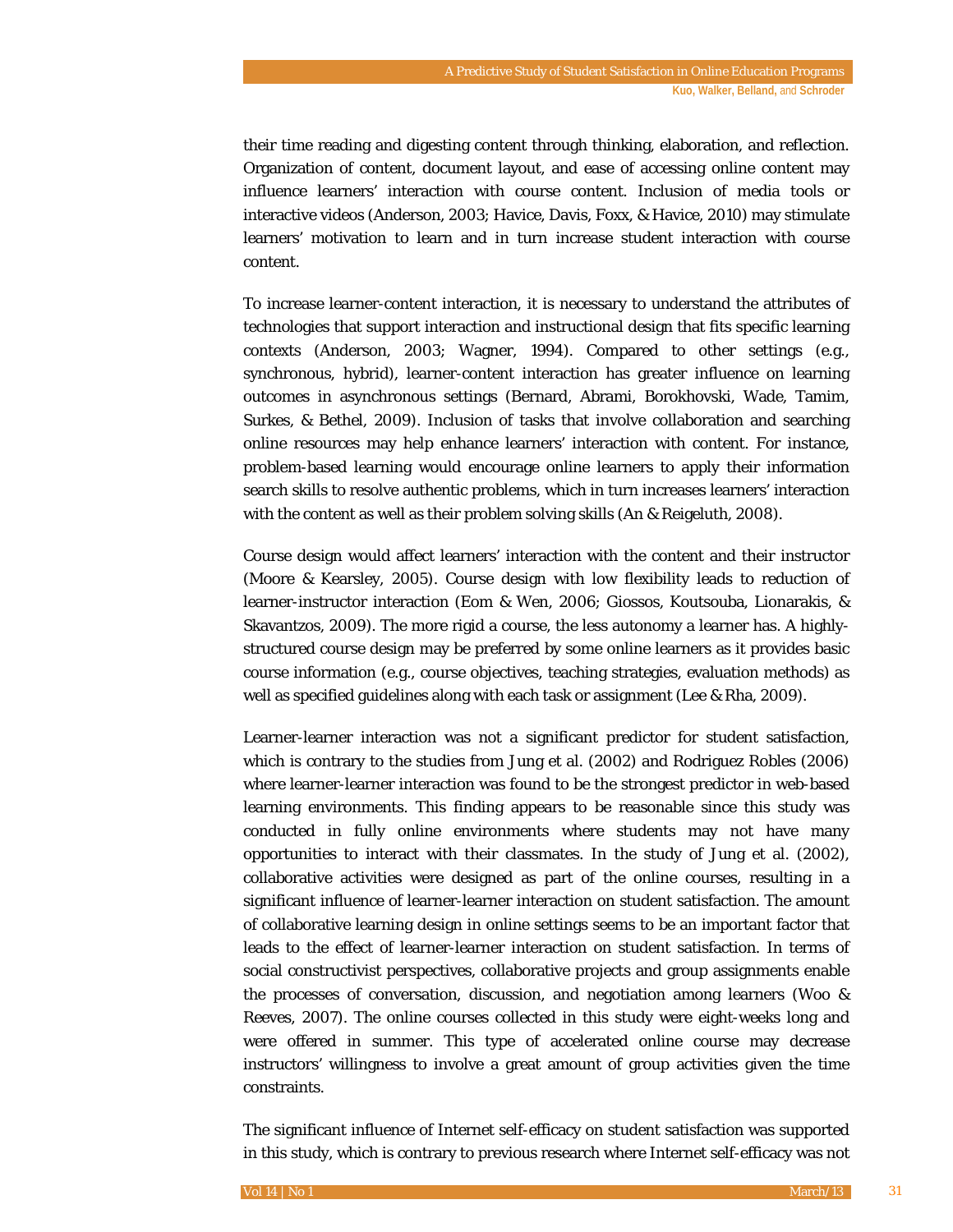found to be a critical factor of student satisfaction (Rodriguez Robles, 2006). Given the results, it may be helpful for institutions to provide appropriate training regarding Internet skills to improve students' Internet self-efficacy before online courses are implemented. Research has shown that students with a higher level of Internet selfefficacy have better information searching skills (Thompson, Meriac, & Cope, 2002) that may increase their confidence in utilizing the Internet as well as trouble shooting during learning.

Contrary to the study of Puzziferro (2006), self-regulation was neither correlated with nor predictive of student satisfaction. The capability of managing learning pace did not seem to be a critical variable to student satisfaction. However, there were not many studies investigating the effect of self-regulation on student satisfaction in web-based settings. More research may be needed to verify the effect of self-regulation on student satisfaction.

This study also examined the effect of student background variables on three types of interaction, Internet self-efficacy, and self-regulation. Female students were found to engage in more learner-learner interaction than male students. Students in graduatelevel courses had more interaction with their classmates than those in undergraduate courses. Students who registered for advanced courses such as those offered in graduate school may come from similar professional backgrounds and have similar interest in the content area. It may be easier for them to share and exchange ideas with their classmates or brainstorm on content-related topics, which in turn helps the acquisition of content knowledge.

The finding of the association between time spent online and Internet self-efficacy was interesting. It seemed to make sense that students who spent less than 5 hours online had higher Internet self-efficacy than those with more than 20 hours. Students who were more confident in using the Internet for their coursework might have spent less time online; on the contrary, those who were not familiar with the Internet at all might need to spend more time going through the tasks required for the course.

The amount of time spent online per week also significantly influenced students' selfregulation level when comparing the students who spent less than 5 hours with those who spent 11-15 hours. Based on the result, students spending 11-15 hours online per week were more self-regulated than those who spent less than 5 hours. It seemed that 11-15 hours were an adequate amount of time for students to properly manage their learning pace to complete an online course, as opposed to those spending less than 5 hours. Students who spent less than 5 hours online might have rushed through the course content and finished the required tasks without acquiring a deep understanding of the content, given that a more self-regulated person would have better skills in applying appropriate learning methods and managing the learning process to ensure better acquisition of knowledge.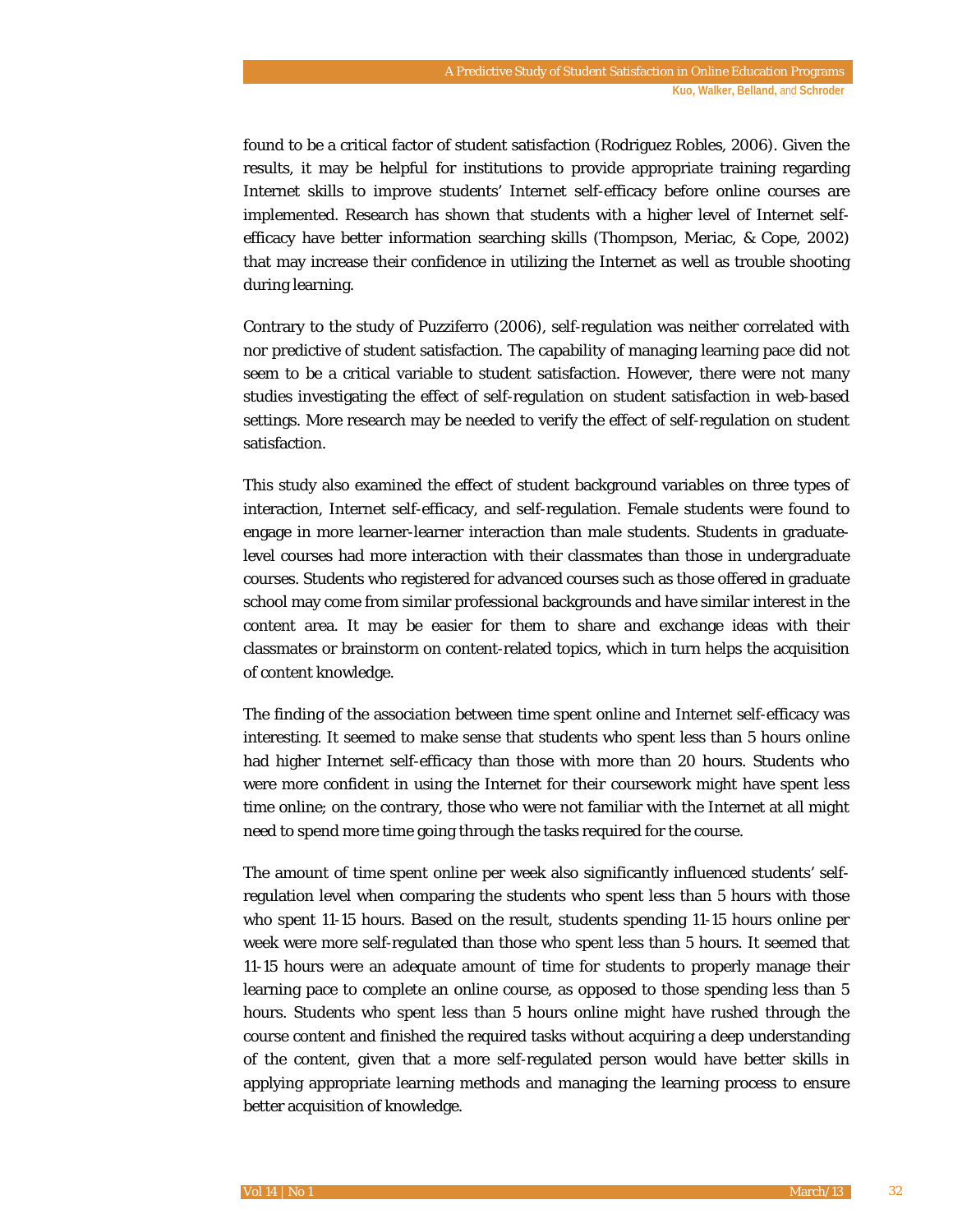### Limitations and Suggestions for Future Research

Given the small sample size of this study, future research is recommended to verify and generalize the findings among diverse students. Employing the measurement scales in future studies in alternative contexts may provide additional evidence of the validity of these instruments. In addition, other variables (e.g., class size, course structure, learning style, and so on) that may affect student satisfaction should be included and examined in web-based settings to expand the understanding of online learning (Lee & Rha, 2009; Zacharis, 2011).

The design of the courses in which students were enrolled was not assessed. This makes it possible that the nature of the course designs led to our finding that learner-learner interaction was not a significant predictor of student satisfaction. Future research should assess the design of online courses and use this as a moderating factor in the prediction of student satisfaction. Such research could shed further light on whether learner-learner interaction is a consistent predictor of student satisfaction.

### **Conclusions**

This study indicated that the interaction framework with the inclusion of two predictors (i.e., Internet self-efficacy, self-regulation) was valid. Learner-instructor interaction, learner-content interaction, and Internet self-efficacy were significant predictors of student satisfaction in fully online learning settings, while learner-learner interaction and self-regulated learning did not predict student satisfaction. Learner-content interaction was the strongest predictor among those significant predictors of student satisfaction. The importance of interaction in online learning was confirmed. Additionally, gender and class level significantly influenced learner-learner interaction. The effect of time spent per week online was substantially influential for Internet selfefficacy and self-regulation.

The practical implications of this study are that both instructors and course designers should pay attention to content design and organization given that learner-content interaction substantially contributes to student satisfaction. Instructors should pay attention to students and provide feedback to students in a timely fashion or encourage students to ask questions through different mechanisms. Implementing a technology training orientation before online courses start may help increase students' confidence in performing Internet-related tasks required by the course and in turn enhance student satisfaction. Gender and class level seem to be good indicators of the amount of interaction among learners. Instructors are encouraged to design more collaborative activities in undergraduate courses to enhance learner-learner interaction. Time spent online may inform instructors about students' Internet self-efficacy and self-regulation level.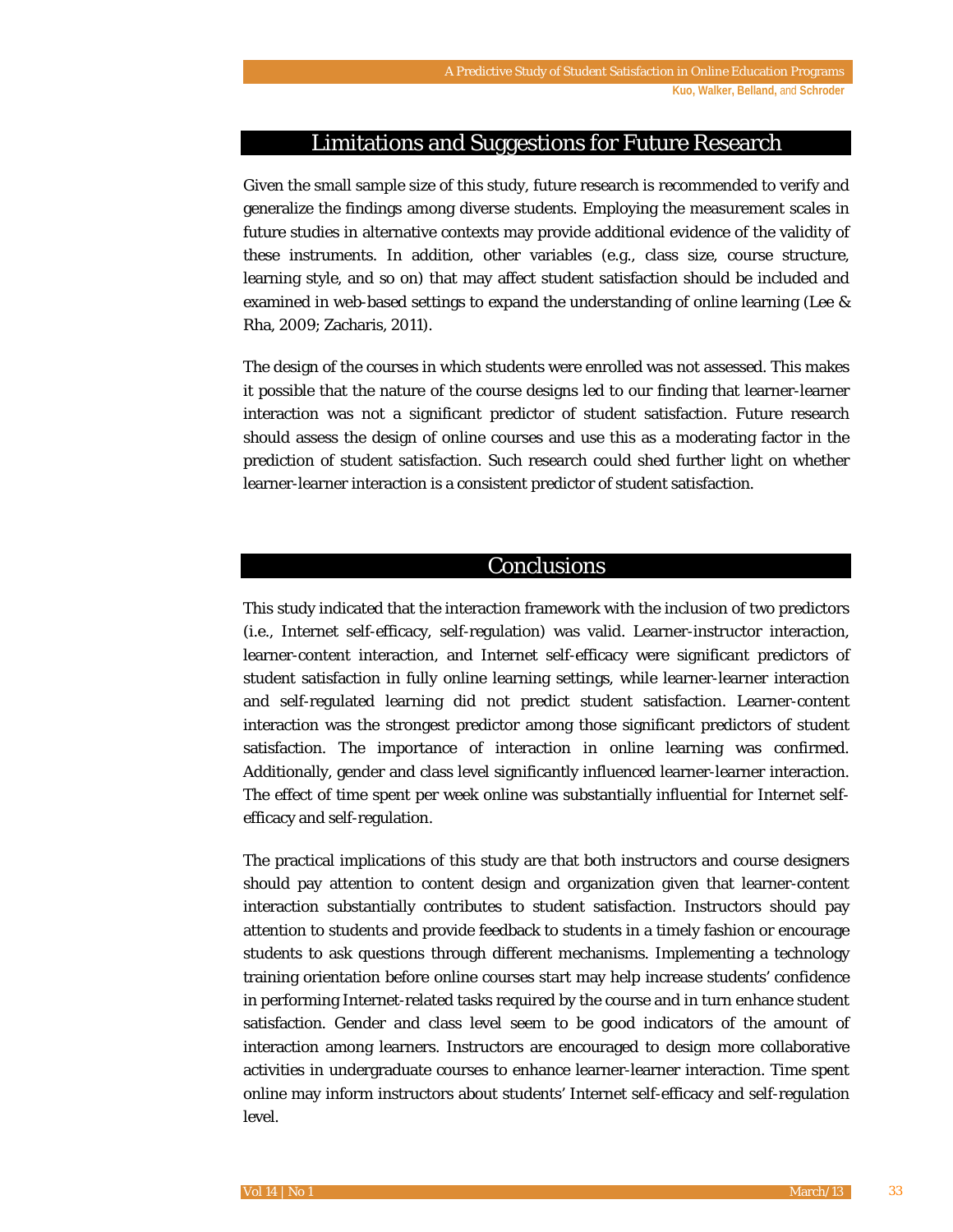### References

- Allen, M., Bourhis, J., Burrell, N., & Mabry, E. (2002). Comparing student satisfaction with distance education to traditional classrooms in higher education: A metaanalysis. *The American Journal of Distance Education, 16*(2), 83-97.
- Allen, I. E., & Seaman, J. (2008). Staying the course: Online education in the United States, 2008. Retrieved from http://www.sloanc.org/publications/survey/pdf/staying\_the\_course.pdf
- Allen, I. E., & Seaman, J. (2010). Class differences: Online education in the United States, 2010. Retrieved from http://sloanconsortium.org/sites/default/files/class\_differences.pdf
- An, Y. J., & Reigeluth, C. M. (2008). Problem-based learning in online environments. *Quarterly Review of Distance Education, 9*(1), 1–16.
- Anderson, T. (2003). Modes of interaction in distance education: Recent developments and research questions. In M. G. Moore & W. G. Anderson (Eds.), *Handbook of distance education* (pp. 129-144). Mahwah, NJ: Erlbaum.
- Anderson, T. D., & Garrison, D. R. (1995). Transactional issues in distance education: The impact of design in audioteleconferencing. *The American Journal of Distance Education, 9*(2), 27-45.
- Artino, A. R. (2007). Online military training: Using a social cognitive view of motivation and self-regulation to understand students' satisfaction, perceived learning, and choice. *Quarterly Review of Distance Education, 8*(3), 191-202.
- Bandura, A. (1977). Self-efficacy: Toward a unifying theory of behavioral change. *Psychological Review, 84*(2), 191-215.
- Bandura, A. (1988). Self-regulation of motivation and action through goal systems. In V. Hamilton, G. H. Bower, & N. H. Frijda (Eds.), *Cognitive perspectives on emotion and motivation* (pp. 37-61). Dordrecht, Netherlands: Kluwer Academic.
- Battalio, J. (2007). Interaction online: A reevaluation. *Quarterly Review of Distance Education, 8*(4), 339-352.
- Bernard, R. M., Abrami, P. C., Borokhovski, E., Wade, C. A., Tamim, R. M., Surkes, M. A., & Bethel, E. C. (2009). A meta-analysis of three types of interaction treatments in distance education. *Review of Educational Research, 79*(3), 1243- 1289.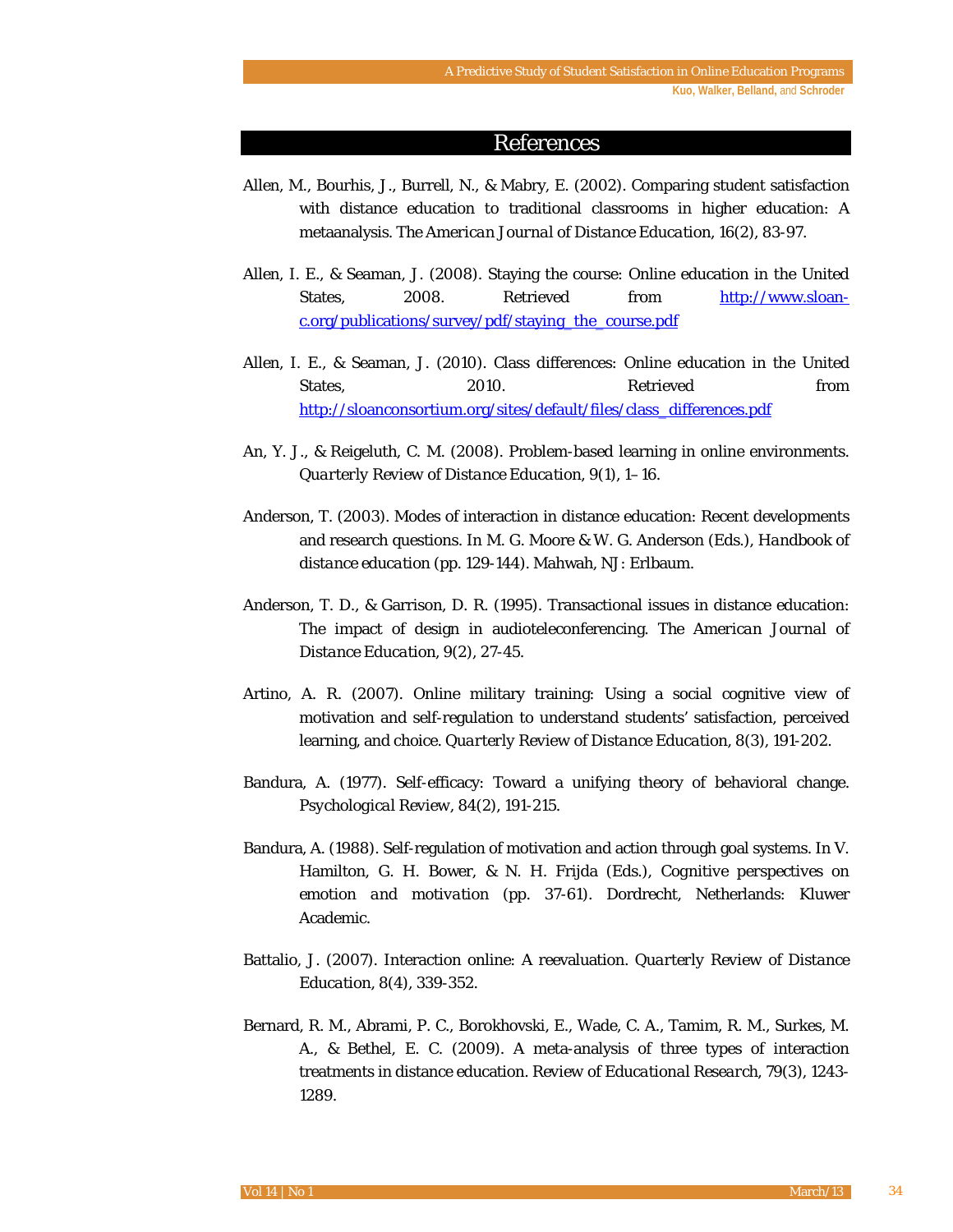- Biner, P. M., Bink, M. L., Huffman, M. L., & Dean, R. S. (1997). The impact of remotesite group size on student satisfaction and relative performance in interactive telecourses. *The American Journal of Distance Education, 11*(1), 23-33.
- Bolliger, D. U., & Martindale, T. (2004). Key factors for determining student satisfaction in online courses. *International Journal on E-Learning, 3*(1), 61-67.
- Bray, E., Aoki, K., & Dlugosh, L. (2008). Predictors of learning satisfaction in Japanese online distance learners. *International Review of Research in Open & Distance Learning, 9*(3), 1-24.
- Brockett, R. G., & Hiemstra, R. (1991). *Self-direction in adult learning: Perspectives on theory, research, and practice*. New York, NY: Routledge.
- Brown, B. W., & Liedholm, C. E. (2002). Can web courses replace the classroom in principles of microeconomics? *American Economics Review, 92*(2), 444-448.
- Burnett, K. (2001). *Interaction and student retention, success and satisfaction in webbased learning.* Retrieved from ERIC database. (ED459798)
- Chejlyk, S. (2006). The effects of online course format and three components of student perceived interactions on overall course satisfaction. *Dissertation Abstracts International, 67*(04). (UMI No. 3213421).
- Choy, S., McNickle, C., & Clayton, C. (2002). *Learner expectations and experiences: An examination of student views of support in online learning*. Leabrook, SA: Australian National Training Authority.
- Cohen, R. J., & Swerdlik, M. E. (2004). *Psychological testing and assessment: An introduction to tests and measurements*. New York, NY: McGraw-Hill.
- Corno, L. (1986). The metacognitive control components of self-regulated learning. *Contemporary Educational Psychology, 11*(4), 333-346.
- Corno, L., & Mandinach, E. B. (1983). The role of cognitive engagement in classroom learning and motivation. *Educational Psychologist, 18*(2), 88-108.
- Chu, R. J., & Chu, A. Z. (2010). Multi-level analysis of peer support, Internet selfefficacy and e-learning outcomes: The contextual effects of collectivism and group potency. *Computer & Education, 55*, 145-154.
- Debourgh, G. (1999). *Technology is the tool, teaching is the task: Student satisfaction in distance learning*. Paper presented at the Society for Information and Technology & Teacher Education International Conference, San Antonio, TX.
- Eastin, M. S., & LaRose, R. (2000). Internet self-efficacy and the psychology of the digital divide. Retrieved from http://jcmc.indiana.edu/vol6/issue1/eastin.html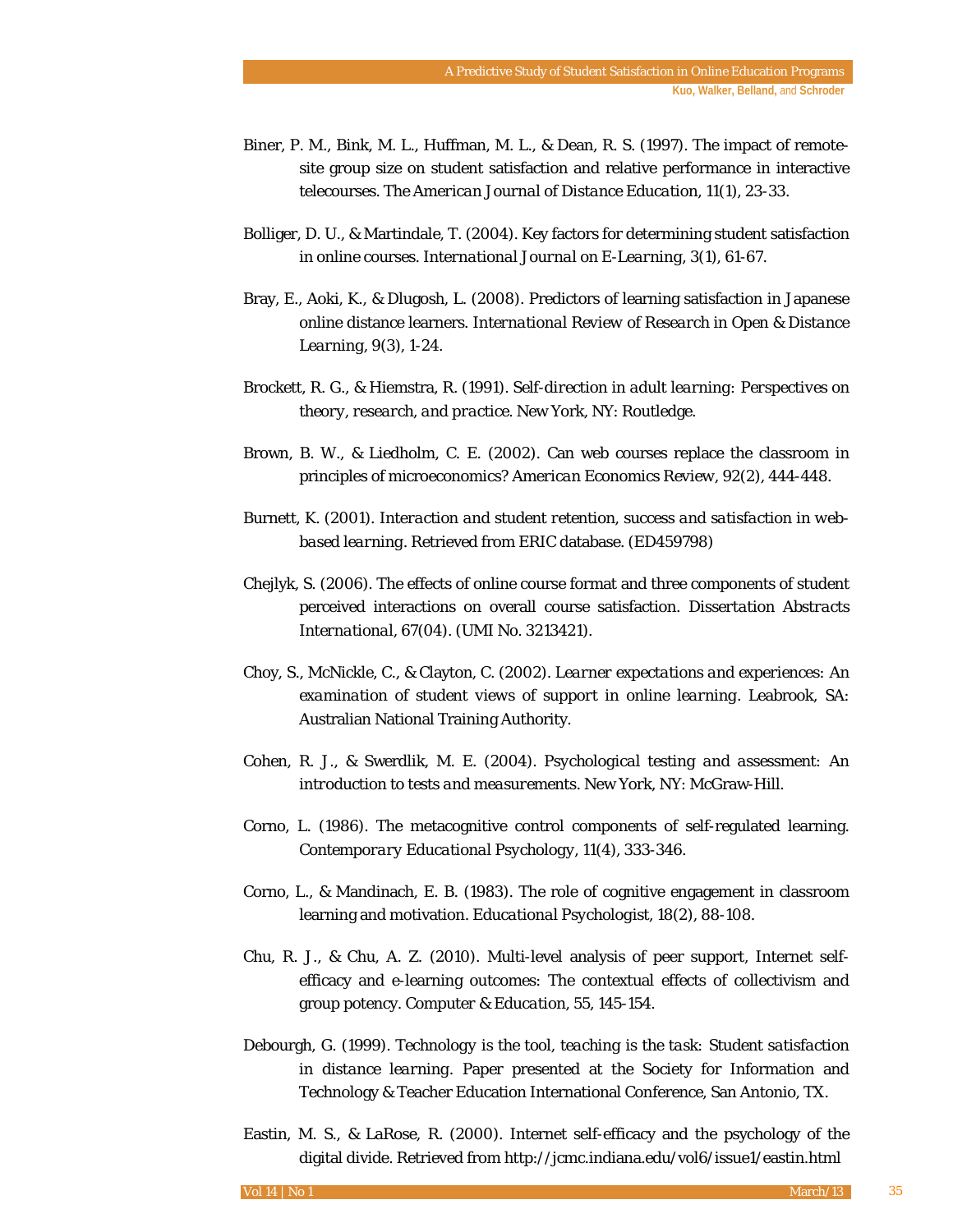- Eom, S. B., & Wen, H. J. (2006). The determinants of students' perceived leraning outcomes and satisfaction in university online education: An empirical investigation. *Decision Sciences Journal of Innovative Education, 4*(2), 215- 235.
- Giossos, Y., Koutsouba, M., Lionarakis, A., & Skavantzos, K. (2009). *Reconsidering Moore's transactional distance theory*. Retrieved from <http://www.eurodl.org/index.php?article=374>
- Havice, P. A., Davis, T. T., Foxx, K. W., & Havice, W. L. (2010). The impact of rich media presentations on a distributed learning environment: Engagement and satisfaction of undergraduate students. *Quarterly Review of Distance Education, 11*(1), 53-58.
- Hillman, C. A., Willis, D. J., & Gunawardena, C. N. (1995). Learner-interface interaction in distance education: An extension of contemporary models and strategies for practitioners. *American Journal of Distance Education, 8*(2), 30-42.
- Hodges, C. B. (2008). Self-efficacy in the context of online learning environments: A review of the literature and directions for research. *Performance Improvement Quarterly, 20*(3/4), 7-25.
- Johnson, S. D., Aragon, S. R., Shaik, N., & Palma-Rivas, N. (2000). Comparative analysis of learner satisfaction and learning outomes in online and face-to-face learning environments. *Journal of Interactive Learning Research, 11*(1), 29-49.
- Jung, I., Choi, S., Lim, C., & Leem, J. (2002). Effects of different types of interaction on learning achievement, satisfaction and participation in web-based instruction. *Innovations in Education & Teaching International, 39*(2), 153-162.
- Kaminski, K., Switzer, J., & Gloeckner, G. (2009). Workforce readiness: A study of university students' fluency with information technology. *Computers & Education, 53*(2), 228-233.
- Keeler, L. C. (2006). Student satisfaction and types of interaction in distance education courses. *Dissertation Abstracts International, 67*(09). (UMI No. 3233345).
- Keller, J. M. (1983). Motivational design of instruction. In C. Reigeluth (Ed.), *Instructional design theories and models: An overview of their current status* (pp. 386-434). Hillsdale, NJ: Erlbaum.
- Koseke, G. F., & Koseke, R. D. (1991). Student burnout as a mediator of the stressoutcome relationship. *Research in Higher Education, 32*(4), 415-431.
- Kuo, Y. C., Eastmond, J. N., Schroder, K. E. E., & Bennett, L. J. (2009). *Student perceptions of interactions and course satisfaction in a blended learning*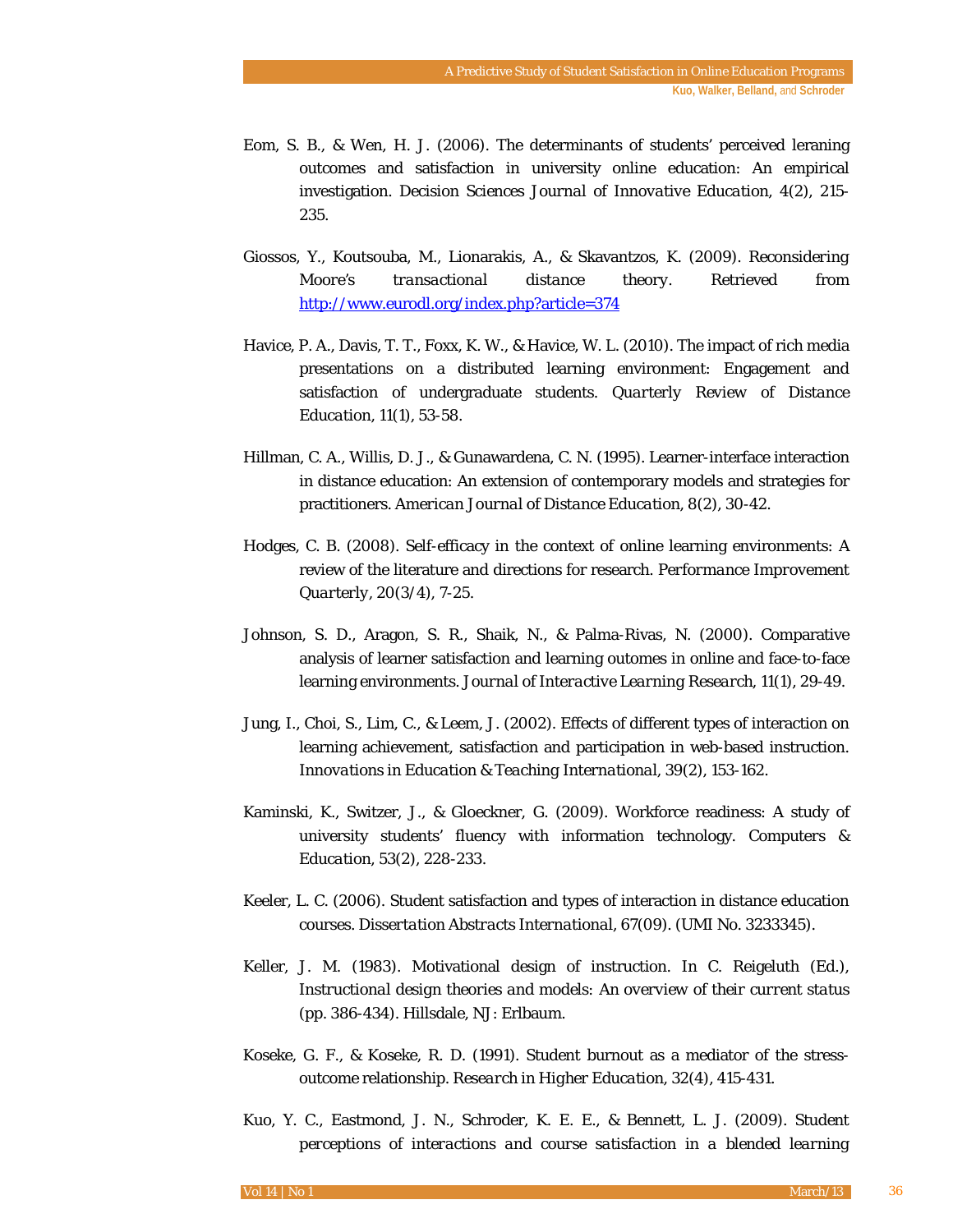*environment*. Paper presented at the Educational Multimedia, Hypermedia & Telecommunications World Conference, Hololulu, HI.

- Lee, H. J., & Rha, I. (2009). Influence of structure and interaction on student achievement and satisfaction in web-based distance learning. *Educational Technology & Society, 12*(4), 372-382.
- Lee, H. W., Kim, K. Y., & Grabowski, B. L. (2010). Improving self-regulation, learning strategy use, and achievement with metacognitive feedback. *Educational Technology Research and Development, 58*, 629-648. doi:10.1007/s11423-010- 9153-6
- Moore, M. G. (1989). Three types of interactions. *The American Journal of Distance Education, 3*(2), 1-6.
- Moore, M. G., & Kearsley, G. (1996). *Distance education: A systems view.* New York, NY: Wadsworth.
- Noel-Levitz. (2011). National online learners priorities report. Retrieved from [https://www.noellevitz.com/upload/Papers\\_and\\_Research/2011/PSOL\\_report](https://www.noellevitz.com/upload/Papers_and_Research/2011/PSOL_report%202011.pdf) [%202011.pdf](https://www.noellevitz.com/upload/Papers_and_Research/2011/PSOL_report%202011.pdf)
- Northrup, P., Lee, R., & Burgess, V. (2002). *Learner perceptions of online interaction.* Paper presented at ED-MEDIA 2002 World Conference on Educational Multimedia, Hypermedia & Telecommunications, Denver, CO.
- Olmstead, J. (2007). Program development, implementation and evaluation: Lessons learned at the University of Wisconsin-Stout. *Techniques, 82*(6), 22-23.
- Parsad, B., & Lewis, L. (2008). Distance education at degree-granting postsecondary institutions: 2006-07*.* Retrieved from http://nces.ed.gov/pubs2009/2009044.pdf
- Pike, G. R. (1993). The relationship between perceived learning and satisfaction with college: An alternative view. *Research in Higher Education, 34*(1), 23-40.
- Pintrich, P. R., & De Groot, E. V. (1990). Motivational and self-regulated learning components of classroom academic performance. *Journal of Educational Psychology, 82*(1), 33-40.
- Pintrich, P. R., Smith, D. A., Garcia, T., & McKeachie, W. J. (1993). Reliability and predictive validity of the motivated strategies for learning questionnaire (MSLQ). *Educational and Psychological Measurement, 53*(3), 801-813.
- Reinhart, J., & Schneider, P. (2001). Student satisfaction, self-efficacy, and the perception of the two-way audio/video distance learning environment: A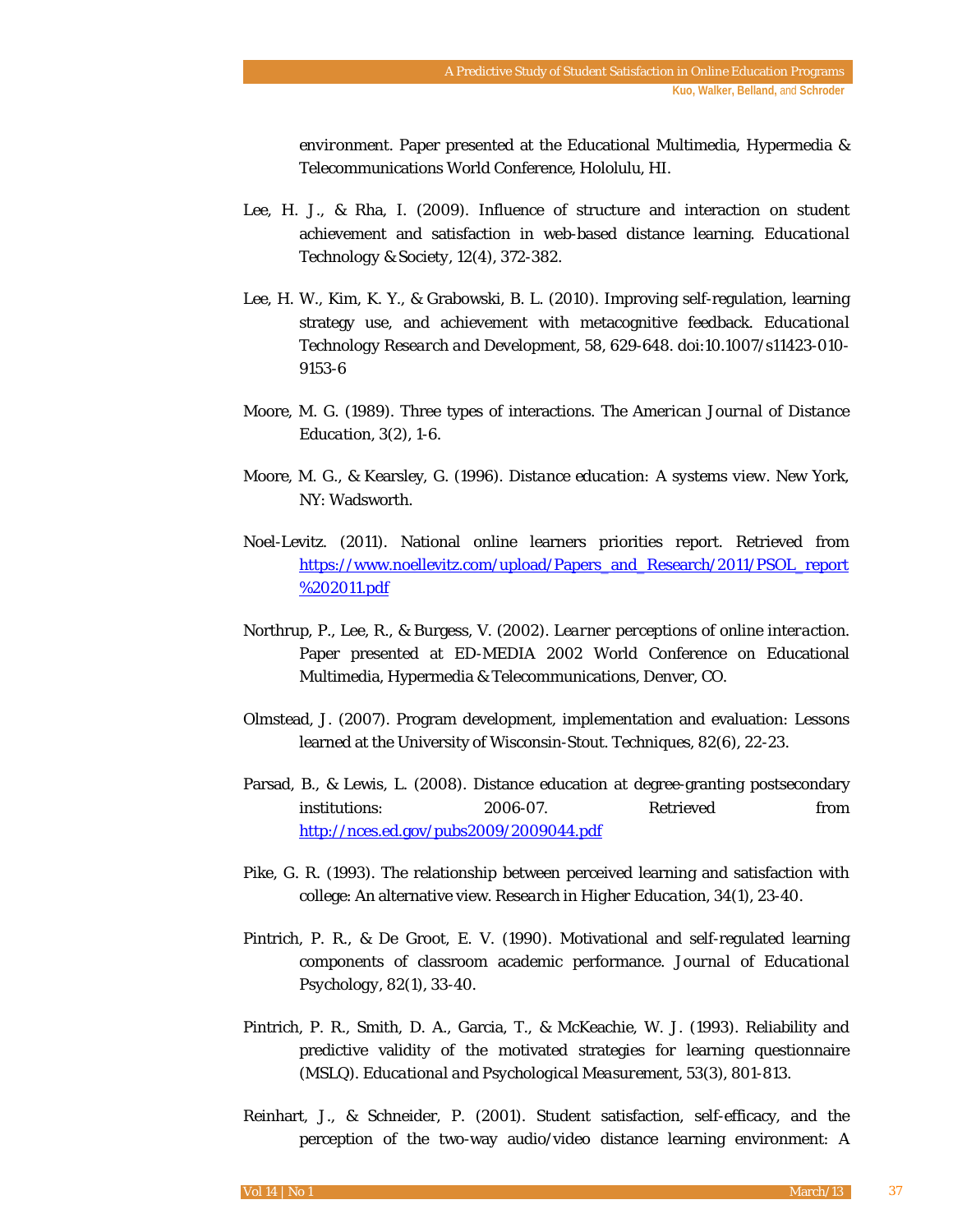preliminary examination. *Quarterly Review of Distance Education, 2*(4), 357- 365.

- Roach, V., & Lemasters, L. (2006). Satisfaction with online learning: A comparative descriptive study. *Journal of Interactive Online Learning,* 5(3), 317-332.
- Rodriguez Robles, F. M. (2006). Learner characteristic, interaction and support service variables as predictors of satisfaction in Web-based distance education. *Dissertation Abstracts International, 67*(07). (UMI No. 3224964).
- Puzziferro, M. (2006). Online technologies self-efficacy, self-regulated learning, and experiential variables as predictors of final grade and satisfaction in collegelevel online courses. *Dissertation Abstracts International, 66*(12). (UMI No. 3199984)
- Puzziferro, M. (2008). Online technologies self-efficacy and self-regulated learning as predictors of final grade and satisfaction in college-level online courses. *American Journal of Distance Education, 22*(2), 72-89.
- Sahin, I. (2007). *Predicting student satisfaction in distance education and learning environments.* (ERIC Document Reproduction Service No. ED496541).
- Stevens, J. P. (2002). *Applied multivariate statistics for the social sciences*. New Jersey: Lawrence Erlbaum Associates.
- Thurmond, V. A. (2003). Examination of interaction variables as predictors of students' satisfaction and willingness to enroll in future web-based courses while controlling for student characteristics. Retrieved from <http://www.bookpump.com/dps/pdf-b/1121814b.pdf>
- Thurmond, V. A., & Wambach, K. (2004). Understanding interactions in distance education: A review of the literature. *International Journal of Instructional Technology and Distance Learning, 1*(1), 9-26.
- Thompson, L. F., Meriac, J. P., & Cope, J. G. (2002). Motivating online performance: The influences of goal setting and internet self-efficacy. *Social Science Computer Review, 20*(2), 149-160.
- Wagner, E. D. (1994). In support of a functional definition of interaction. *American Journal of Distance Education, 8*(2), 6-29.
- Yukselturk, E., & Yildirim, Z. (2008). Investigation of interaction, online support, course structure and flexibility as the contributing factors to students' satisfaction in an online certificate program. *Educational Technology & Society, 11*(4), 51-65.